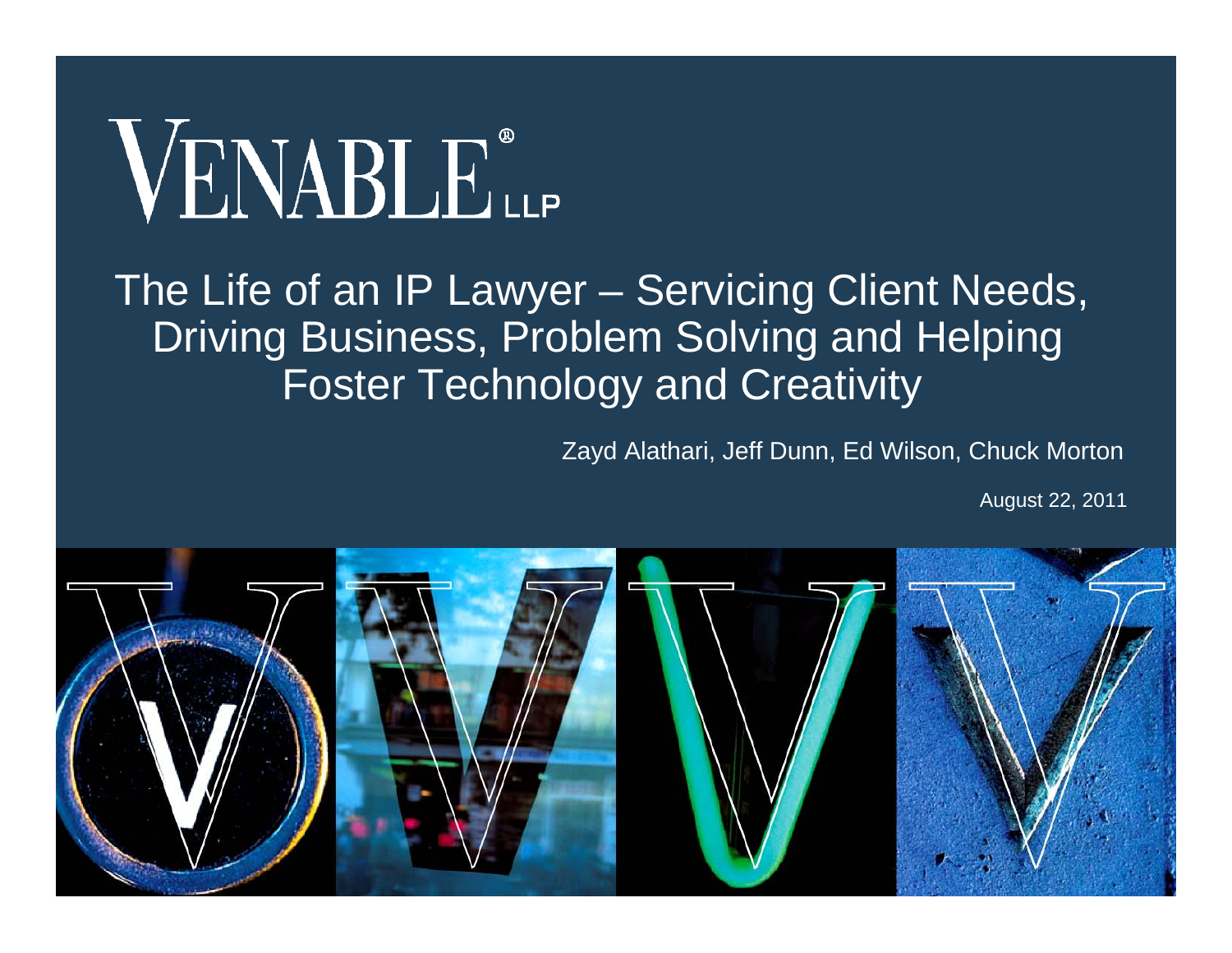#### **VENABLE** LLP

#### Agenda

□ Introduction to Venable LLP □ Introduction to Legal Areas Impacting an Intellectual Property Legal Practice

□ Questions

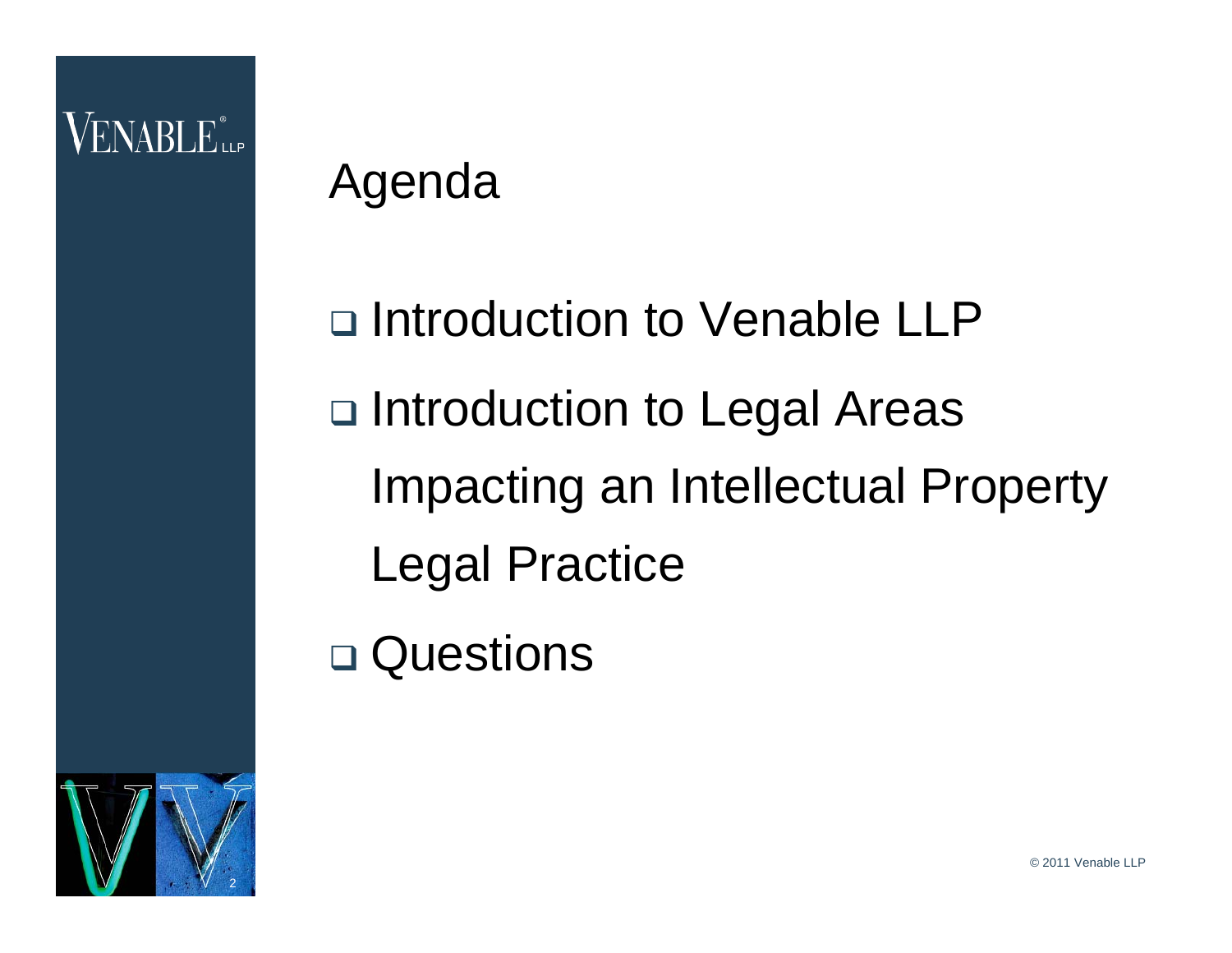#### Venable LLP

- $\Box$ With over 500 attorneys
- $\Box$ One of the top 100 law firms in the USA
- $\Box$  Counsel to individuals, governments, nongovernmental agencies, small and large corporations in the world and Fortune 500 companies
- $\Box$  Over 110 years in business – meeting the modern needs of each era
- □ 7 offices, including Baltimore, Washington, D.C., New York, and Los Angeles

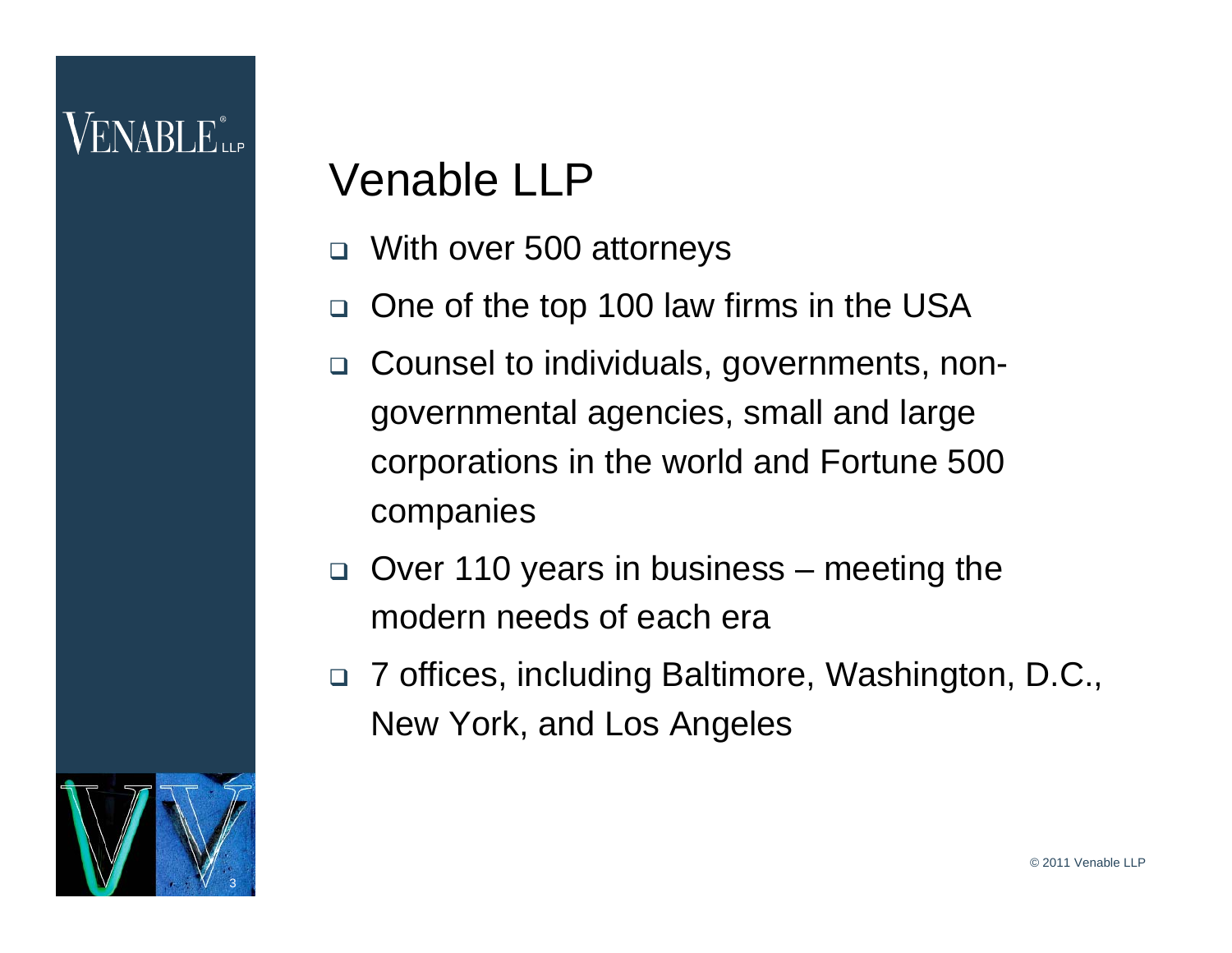#### VENABLE"...

Structured for "Full Service" Relationships

- □ Able to provide a broad spectrum of legal services
- Well established US presence and strong contacts in Europe and Japan
- □ Looking to expand in the Middle East

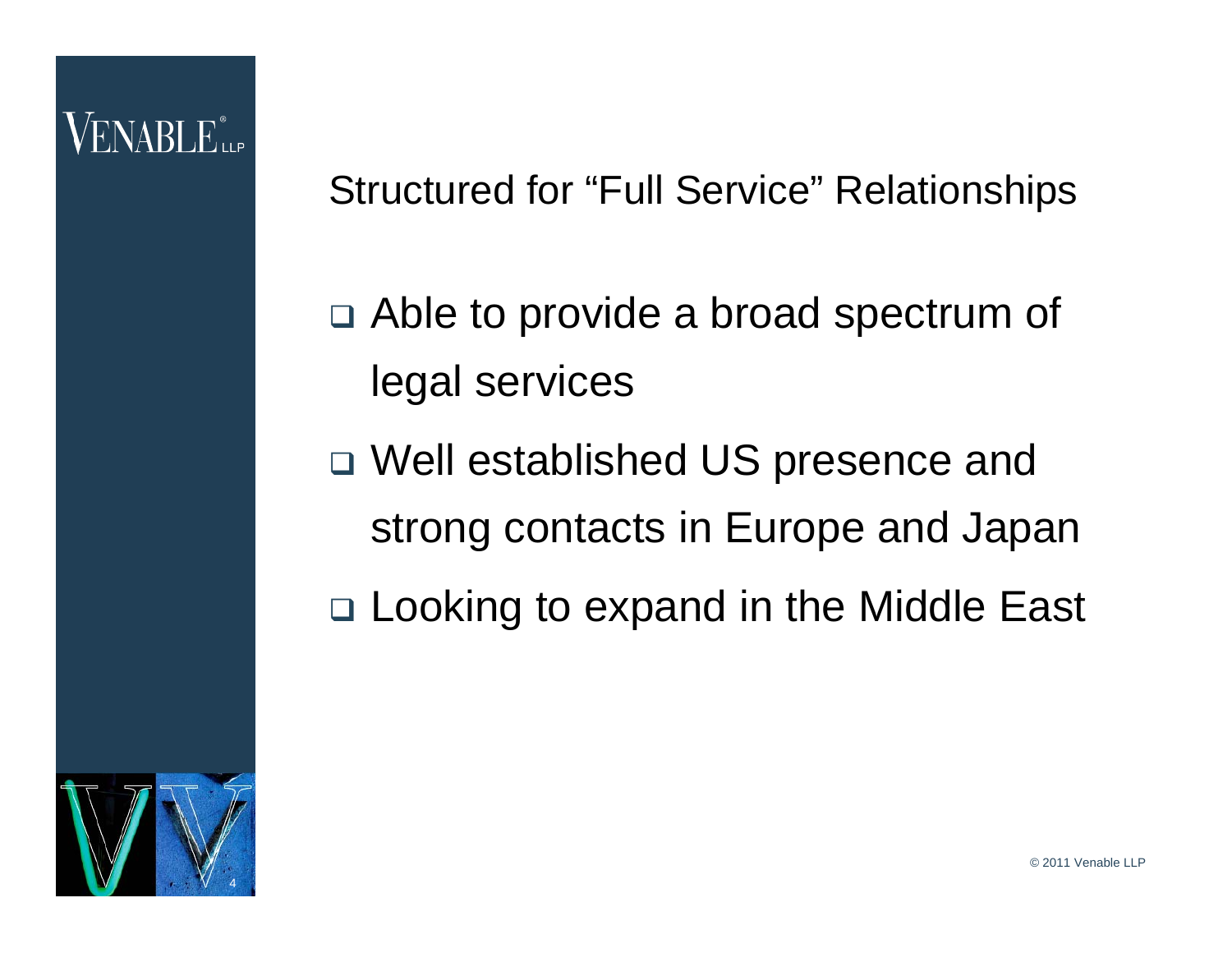#### VENABLE...

## Washington Experience

**U.S. Attorney General**

**3 Members of the U.S. Congress**

**U.S. Secretary of Transportation**

**General Counsel of the Treasury Department**

**General Counsel, Executive Office of the President**

**Director and Associate Chief Counsel for Drugs, U.S. Food and Drug Administration**

**Senior House and Senate Staff**

**Chief of Federal Communications Commission, Wireless Bureau**

**2 Chiefs of the Environmental Crimes Section of the U.S. Department of Justice**

**9 Assistant U.S. Attorneys**

**4 members of the U.S. Securities and Exchange Commission, Enforcement Division**

**Two Associate Counsel to the President**



© 2011 Venable LLP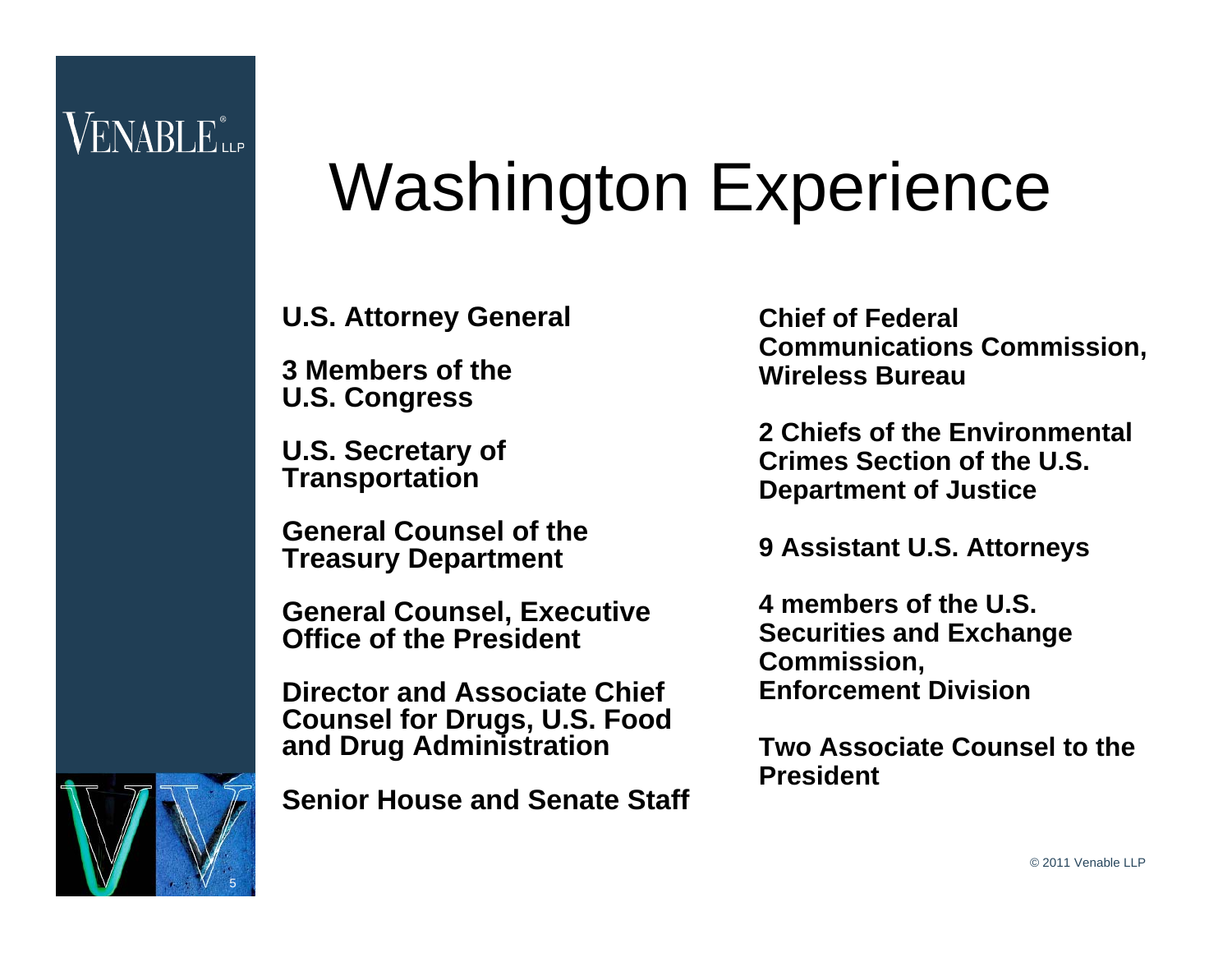#### **Legal Areas Impacting an Intellectual Property Legal Practice**

 4 Core Legal Areas ¾Intellectual Property & **Technology** ¾Government Affairs, Regulatory Compliance and Trade Matters ¾Corporate Law & Financing ¾Litigation & Dispute Resolution

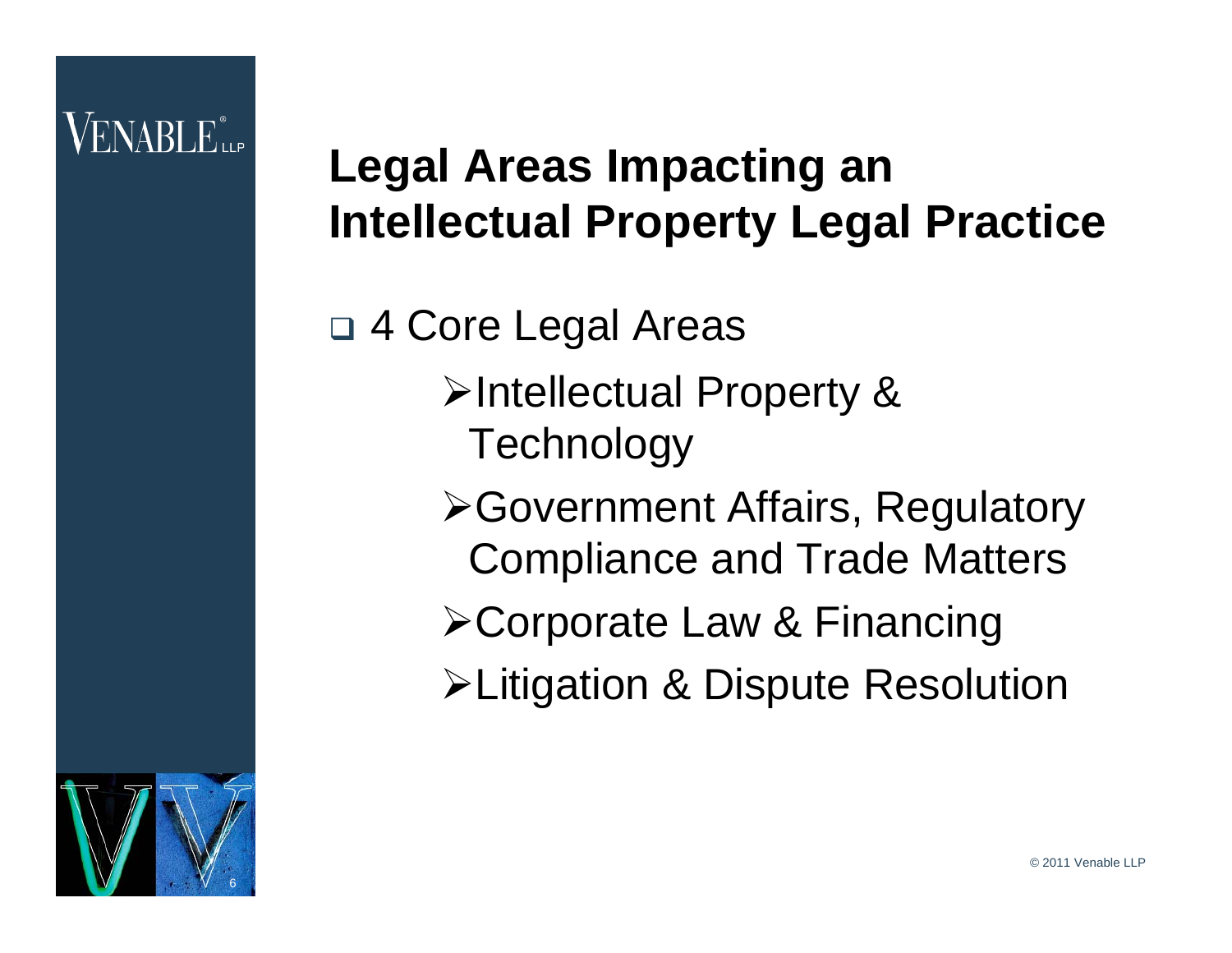#### VENABLE"...

# **Intellectual Property & Technology**

Cover all areas of technology and life sciences Multi-lingual professionals Strategic counseling in all areas of Intellectual Property from concept to commercialization Interdisciplinary practice groups providing depth of representation

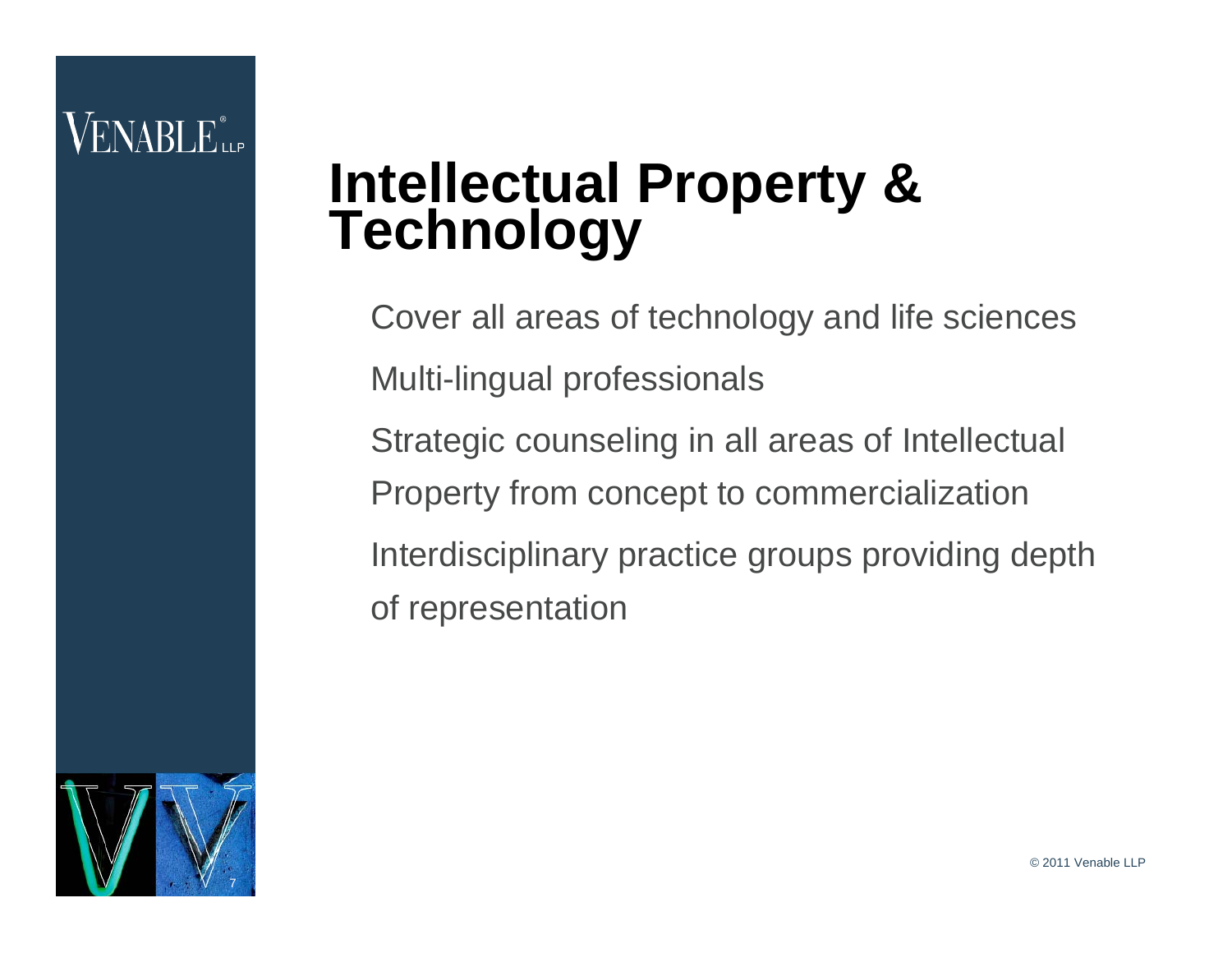

## 50 Patent Practitioners in All Areas of Technology





© 2011 Venable LLP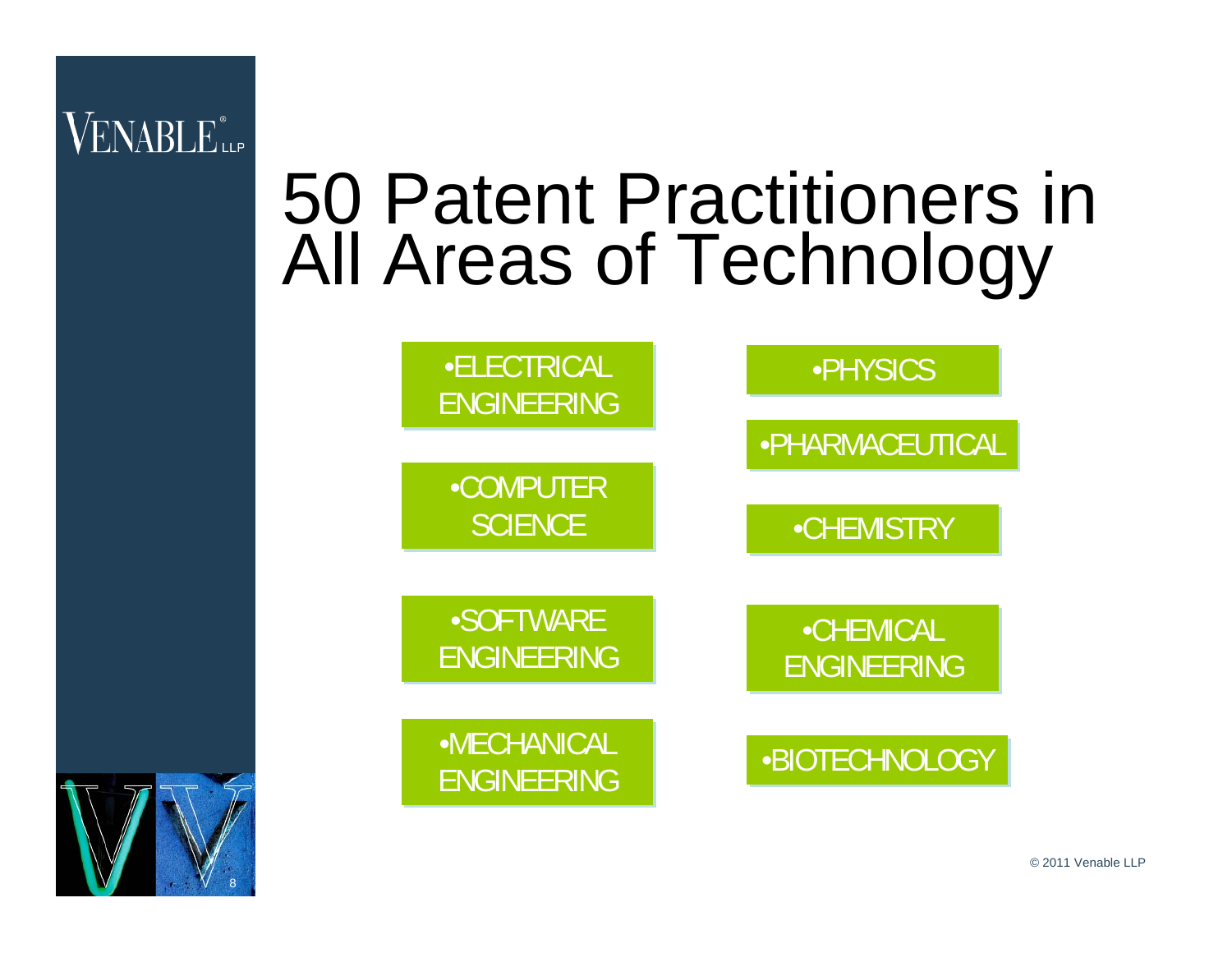#### ENABLE.

#### Success at the U.S. Patent and Trademark Office

Over the past 12 years, approximately 2/3 of all patent applications Venable filed at the U.S. Patent and Trademark Office issued as U.S. patents.

In 2008 and 2009, Venable's allowance rate was 64% and 62%, compared to the U.S. Patent and Trademark Office's allowance rate of 44% and  $42%$ 

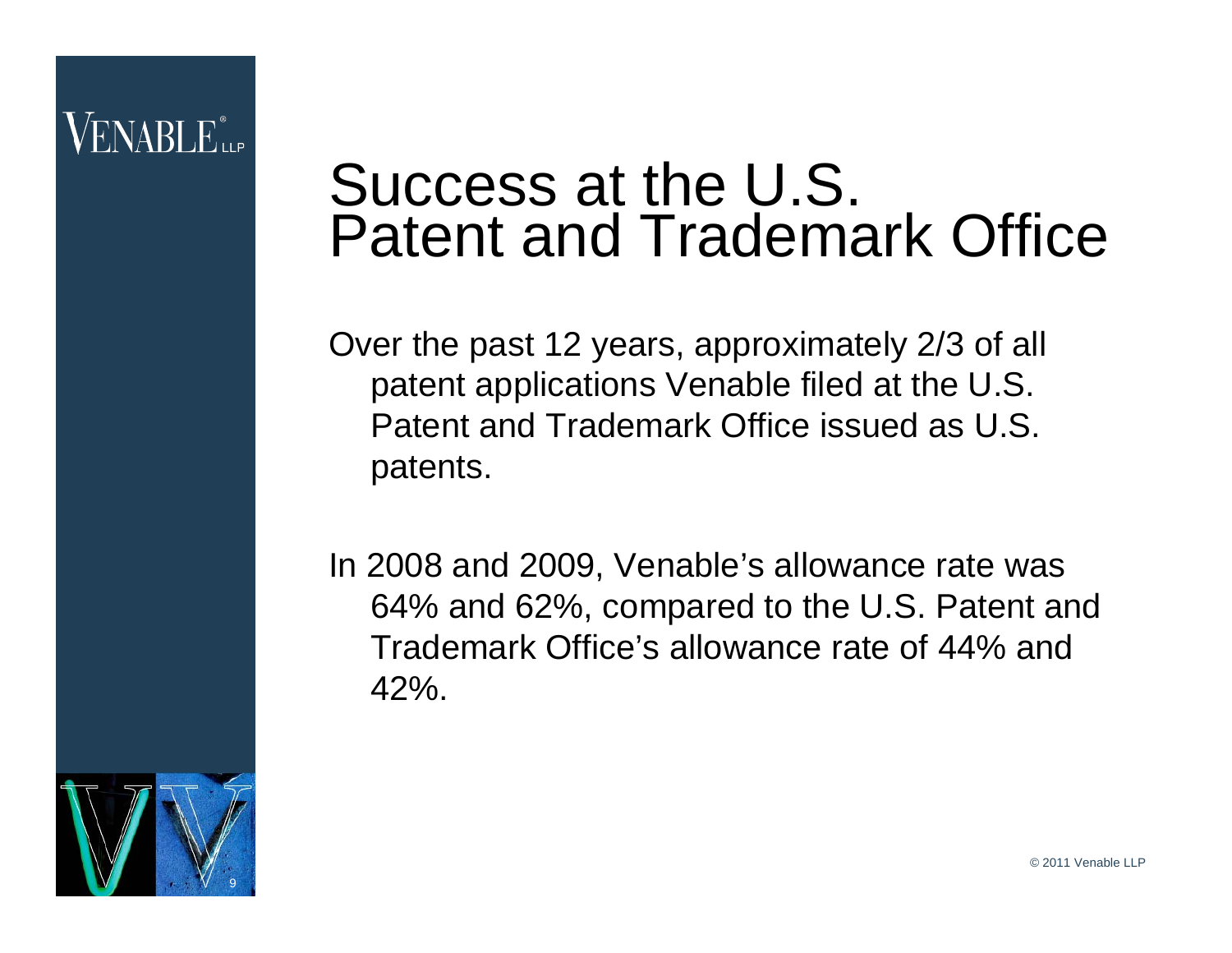#### $\mathsf{VENABI}\, \mathsf{E}_{\mathsf{up}}^*$

#### Pro Bono

Together for Iraq, Inc. (TFI)

- ¾ Founded by Dr. Hadi Al-Khalili
- ¾ Iraqi-American all volunteer membership having academic and professional expertise in a number of committees, e.g., law
- ¾ Counterpart committees organized under the Iraqi Ministry of Education

#### *Public Interest Intellectual Property Advisors (PIIPA)*

- ¾ *Founder is a Venable Attorney*
- ¾ *Management is done out of Venable*
- ¾ *Promoting the public interest in innovation and creativity in developing countries by providing access to intellectual property expertise*

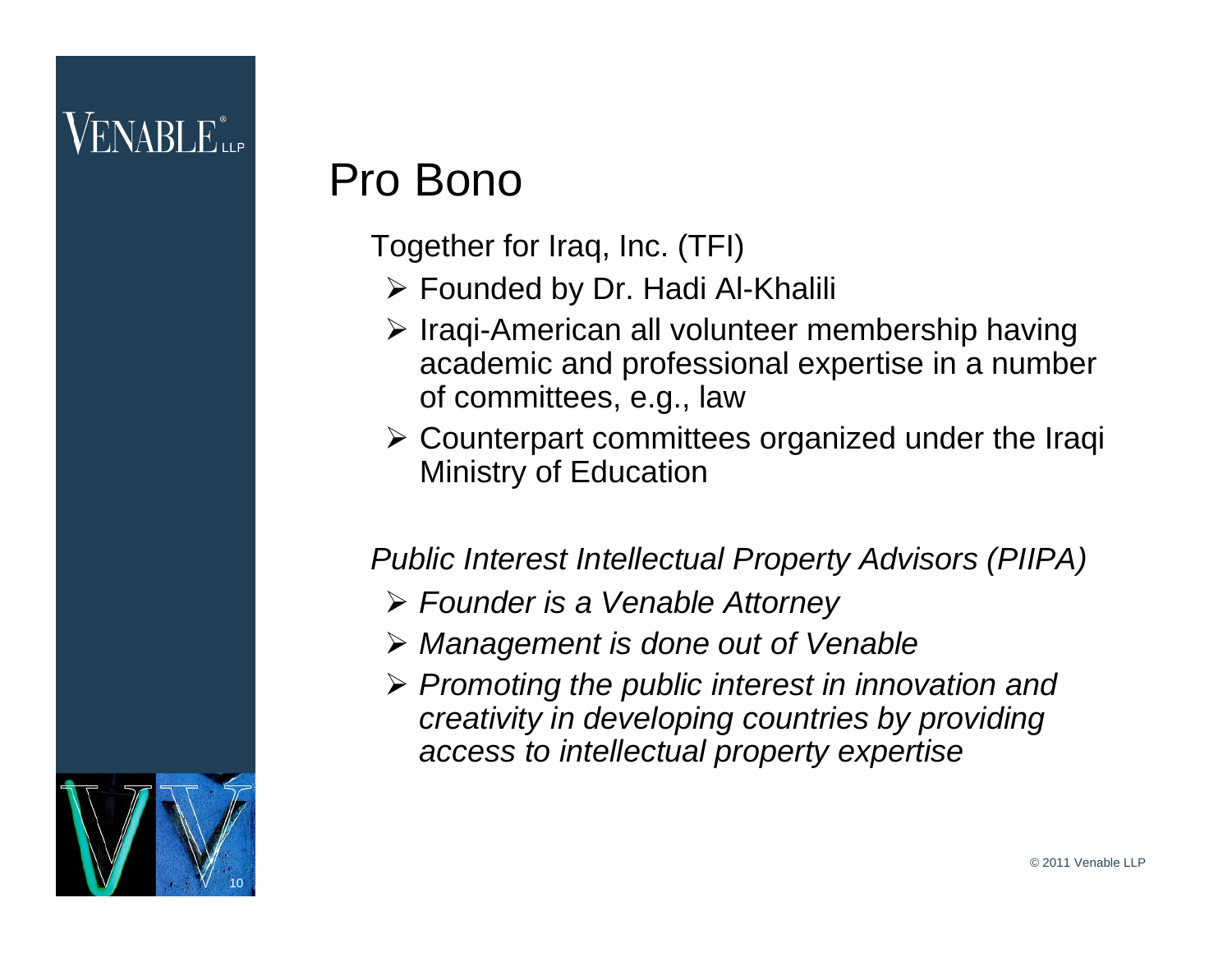#### VENABLE"

#### Bar and Professional Associations

American Bar Association (ABA) – Intellectual Property Law (IPL) Section Patent, Trademark and Copyright Section (PTC) of the Bar Association of the District of Columbia (BADC) Intellectual Property Owners (IPO) Association American Intellectual Property Law Association (AIPLA)

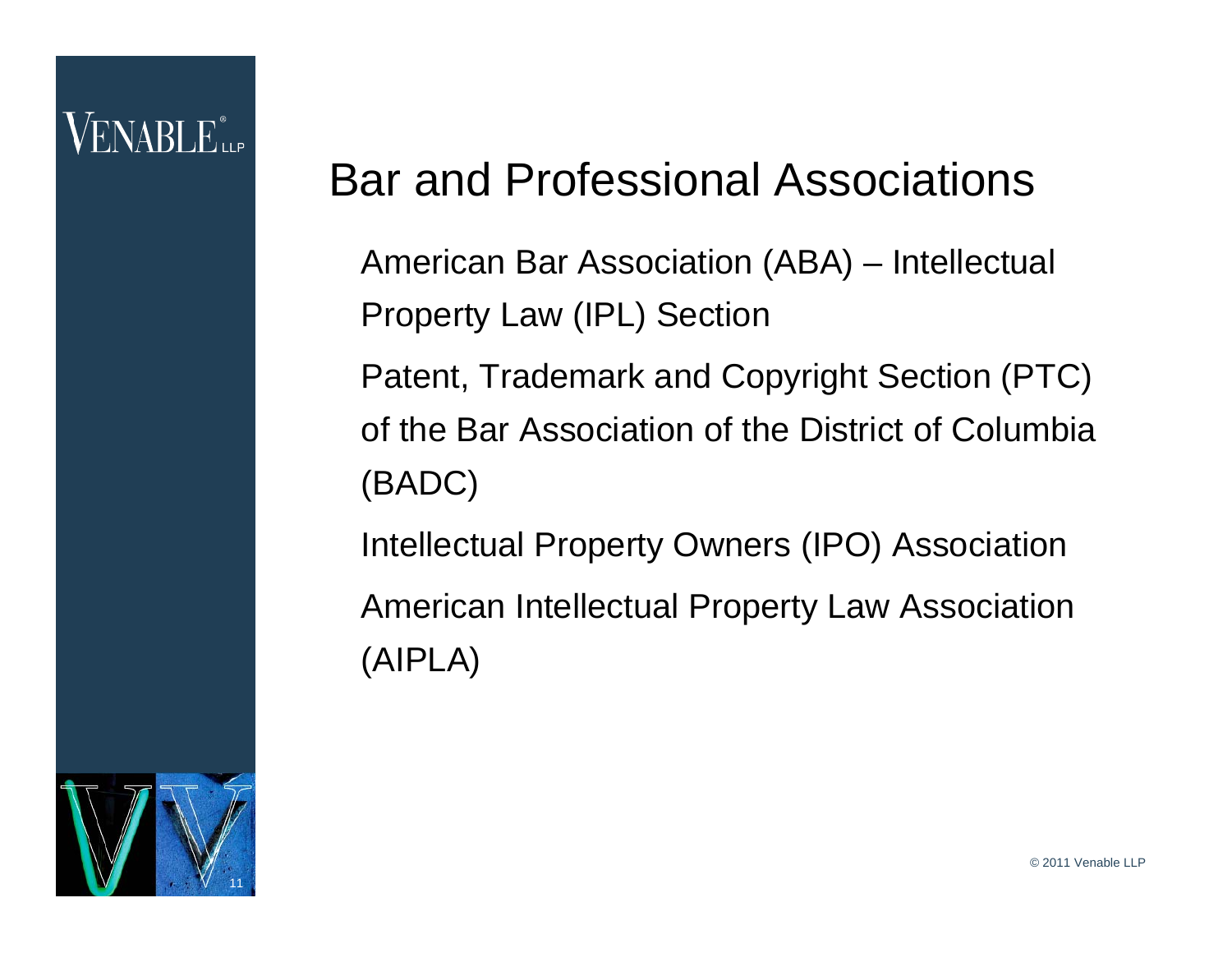#### VENABLE...

#### IP PROCUREMENT

Procurement – identifying an invention and asset and obtaining a patent, trademark or copyright

IP practitioners

Who we are

- ¾ Trademark, Copyright and Trade Secret Attorneys and Litigation, Business and Regulatory Attorneys
	- •Law school graduate
	- •Admitted to a State Bar
- ¾ Patent Agents and Attorneys
	- $\bullet$ Science degree
	- • Registered to practice before the United States Patent and Trademark Office (USPTO), i.e., Patent Bar Examination

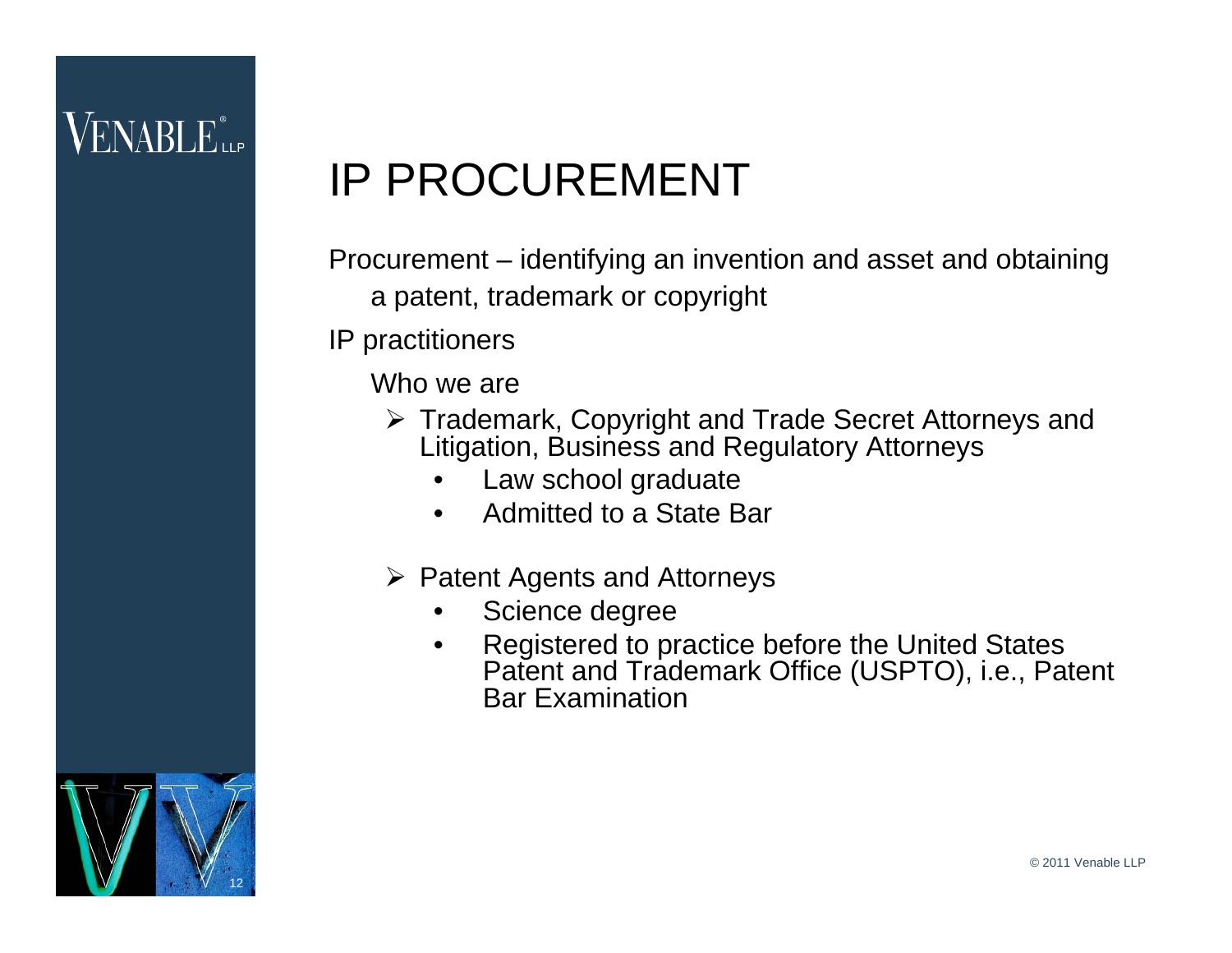#### IP PROCUREMENT

#### What we do

- $\triangleright$  Assist Clients with formulating IP strategies
	- $\bullet$  Determining the IP landscape and need for protection and procurement
	- $\bullet$  Creating IP portfolios (a collection of procured IP, i.e., multiple US and foreign applications)
	- •Managing the IP portfolios

#### How we do it

- $\triangleright$  Past what has been done before
- $\triangleright$  Present what is the current state of the art, competitors, etc.
- $\triangleright$  Future in 5, 10, 15 or 20 years, what does the market look like, who are the players and what might the technology be

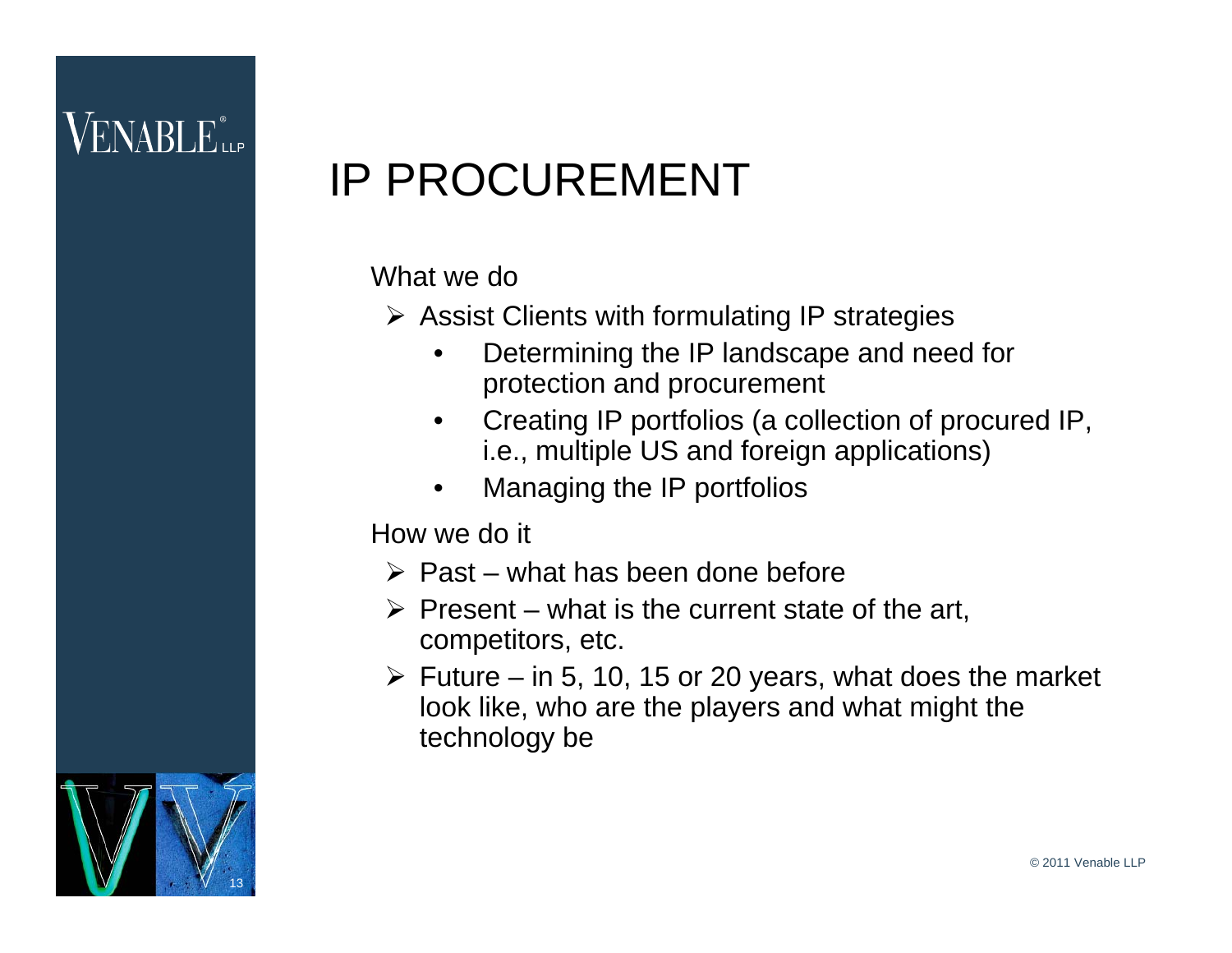#### IP PROCUREMENT

- $\Box$  Procurement
	- ¾ Draft, Prepare and File Patent Applications
	- $\triangleright$  Determine how many and where to file Patent Applications
	- $\triangleright$  Prosecute cases Examination and obtaining issued Patents
- □ Product Development
	- $\triangleright$  Provide patentability opinions determine novelty of invention
	- $\triangleright$  Provide freedom-to-operate opinions
		- $\bullet$ Product - research, analysis and development
		- •Risk from infringing third-party rights
	- $\triangleright$  Provide validity and infringement opinions  $-$  to assess competitor patents

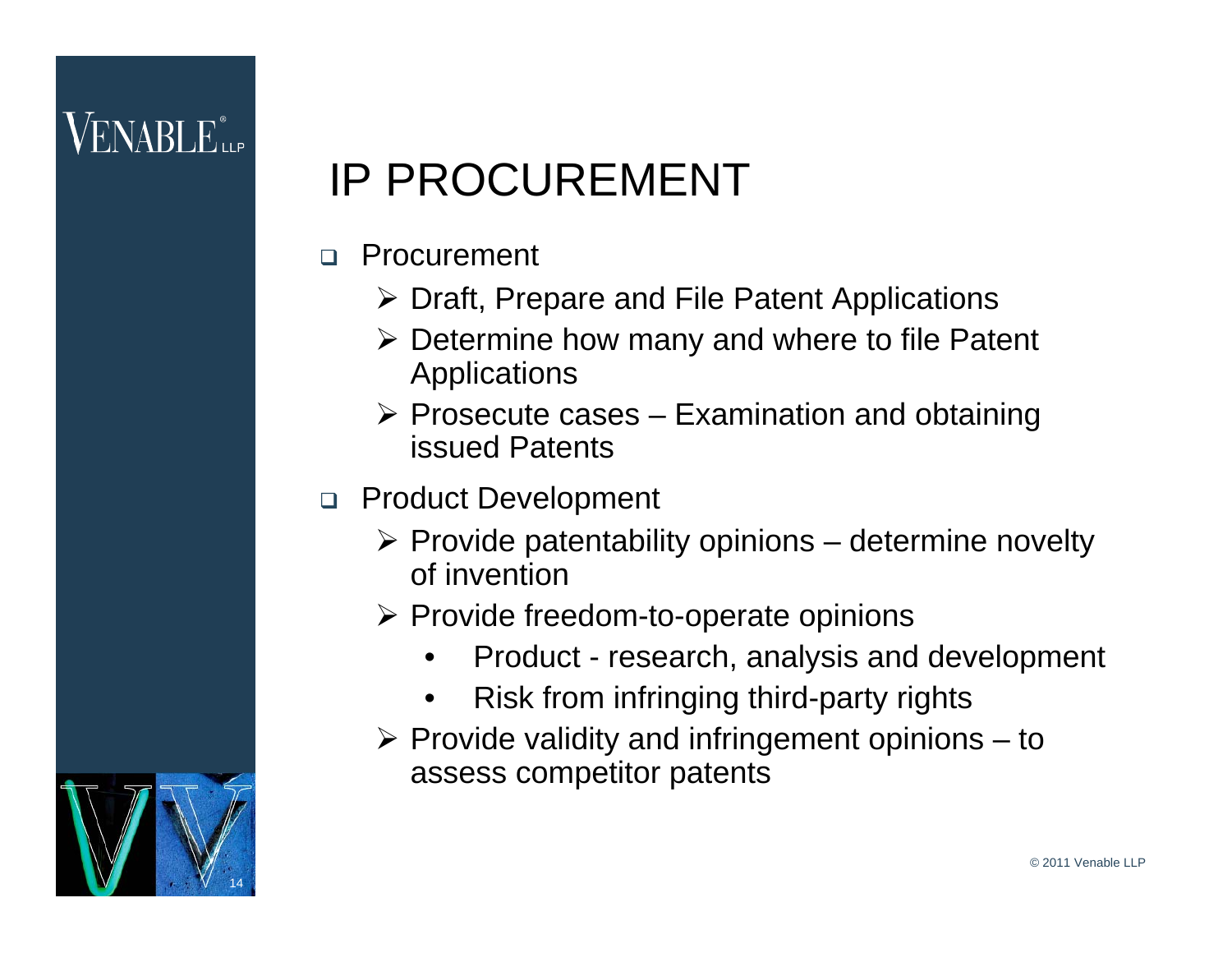#### IP PROCUREMENT

Due Diligence, Licensing and Litigation

- ¾ Conduct due diligence and intellectual property audits
	- • analyzing company, competitor and marketplace patent assets
	- • assessing and providing strategic recommendations for development and licensing of IP

#### $\triangleright$  Assist with patent litigation

- •performing legal and technical research,
- $\bullet$  conducting prior art searches, reviewing file histories and developing litigation theories, and drafting memoranda summarizing results

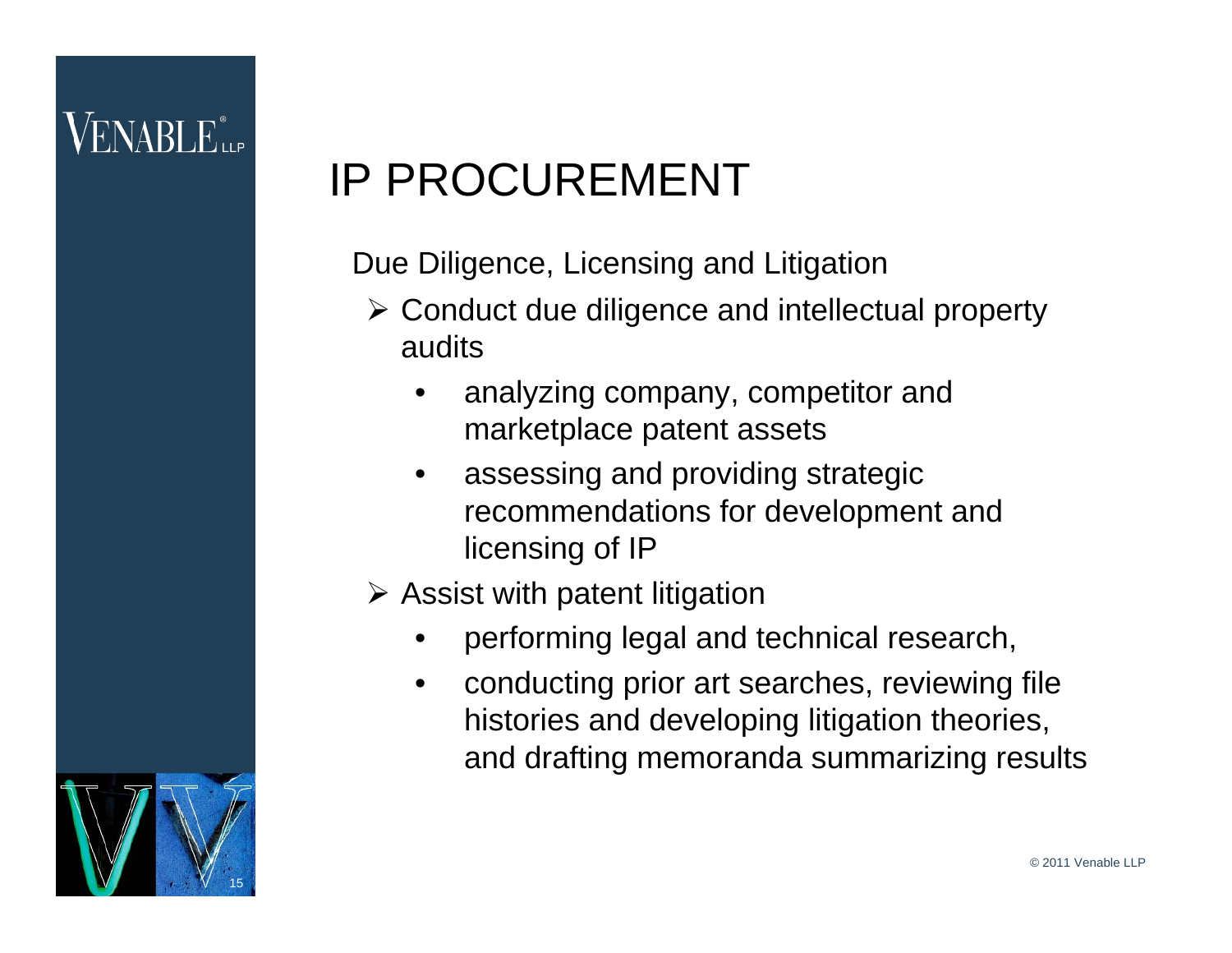#### IP PROCUREMENT

Factors to Consider (Subject Matter and Jurisdiction)

- $\Box$  Different Technology
	- ¾ Pharmaceutical, Biotechnology and Chemical
	- ¾ Mechanical/device, electrical and computer/software
	- ¾ Business Methods
- Jurisdiction Specific
	- ¾ Offices Country Specific Patent, Trademark or Copyright
	- $\triangleright$  Regional Offices Europe, GCC, etc.
	- ¾ Different laws, rules, court systems, practices of procurement – subject matter specific, e.g., in US can claim treatment of human body but in other countries, cannot. In the US there is an exception for doctors to using medical procedure – they cannot be sued

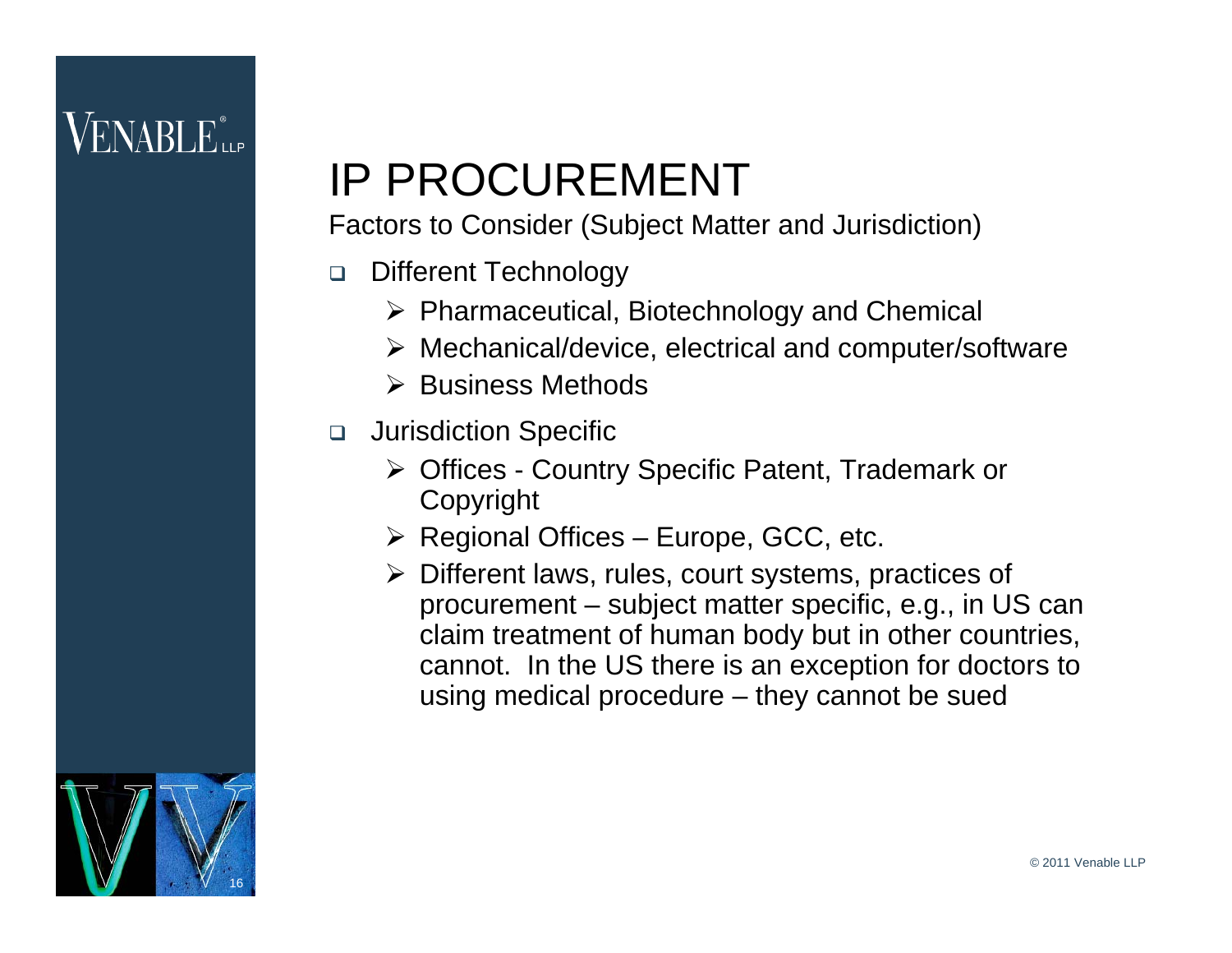#### VENABLE...

#### IP PROCUREMENT

Factors to Consider (Client and Products)

- $\Box$  Strategy is client specific and dependent on their needs
	- $\triangleright$  Individual resources, cost, whether to sell or license
	- $\triangleright$  University advance technology, generate revenue from licensing, publication
	- $\triangleright$  Government Agency promote good health, publication
	- $\triangleright$  Corporate local versus worldwide, protect product sales and markets, deter competitors and protect from third party enforcement
- $\Box$  Market
	- $\triangleright$  Need for new Products
	- $\triangleright$  Existing Products
	- $\triangleright$  Sales and Projections
	- ¾ Competitors
	- ¾ *Third parties interested in none-core technology*

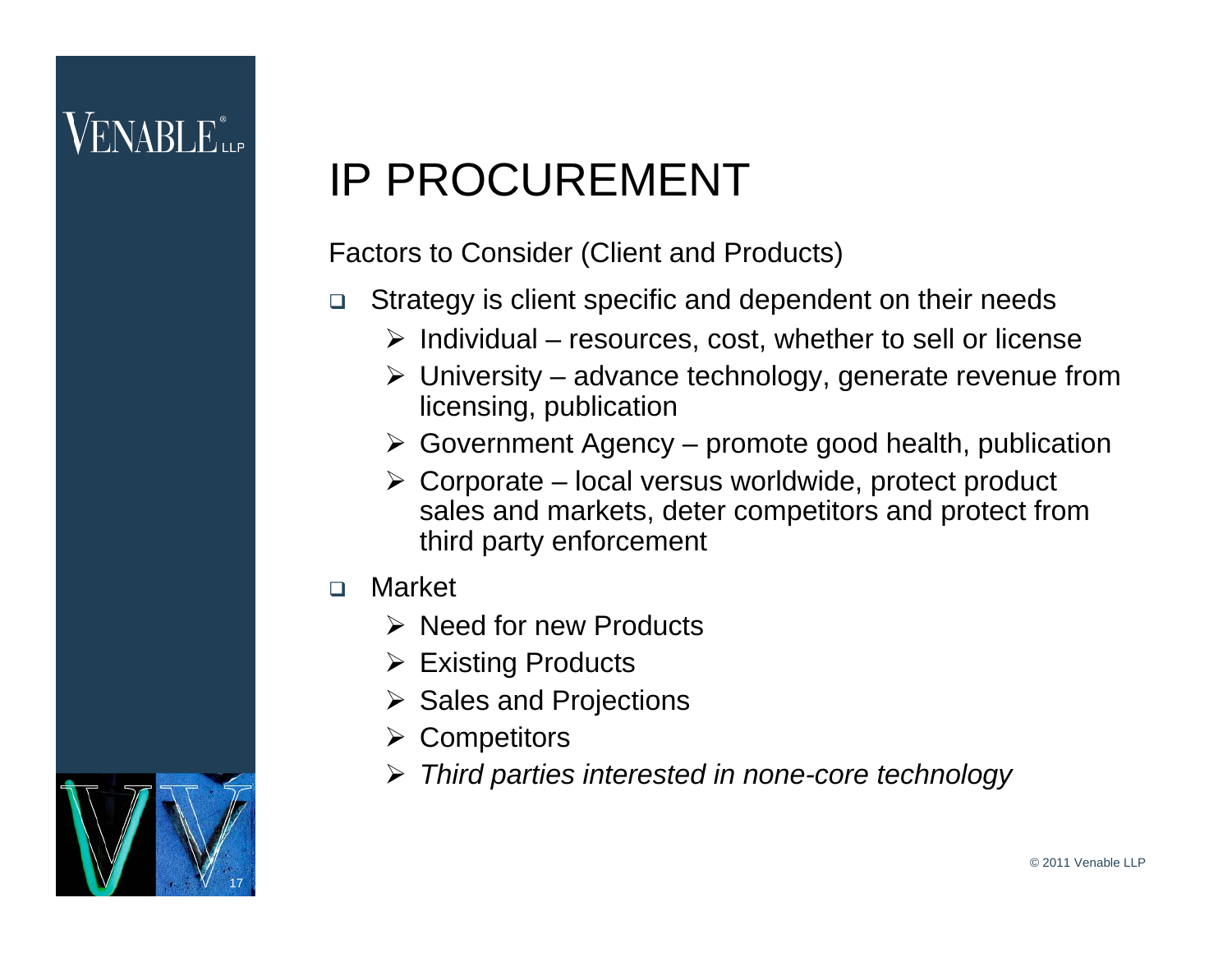#### IP PROCUREMENT

Factors to Consider (Cost)

- $\Box$  Cost is always an issue – is the investment worth eventual gain
	- ¾ Procurement of IP
		- • Expense – US patent may cost over to \$50,000 to obtain and maintain
		- $\bullet$ Worldwide - at least \$100,000 for each
		- • Large portfolios in the Millions \$ to maintain yearly
	- ¾ Other Cost Product Specific
		- •Research and Development
		- •Manufacture and Sales
		- •Regulatory costs

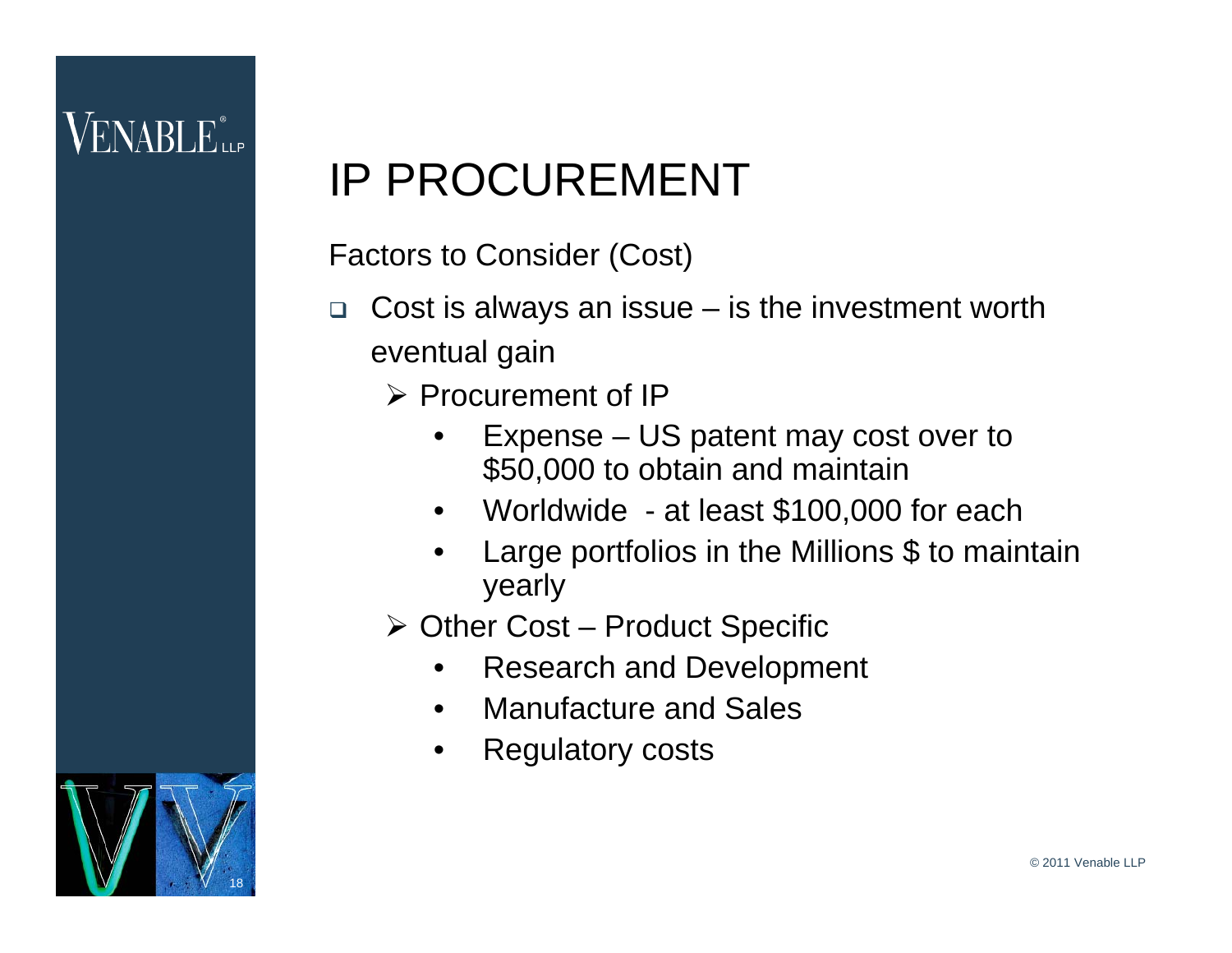#### **Government Affairs, Regulatory Compliance and Trade Matters**

U.S. Perspective: Intellectual Property flourishes in structured environments governed by the rule of law

Predictable, open, government structure

- Formation of governing laws and regulation
- Application of regulations
- Dispute resolution

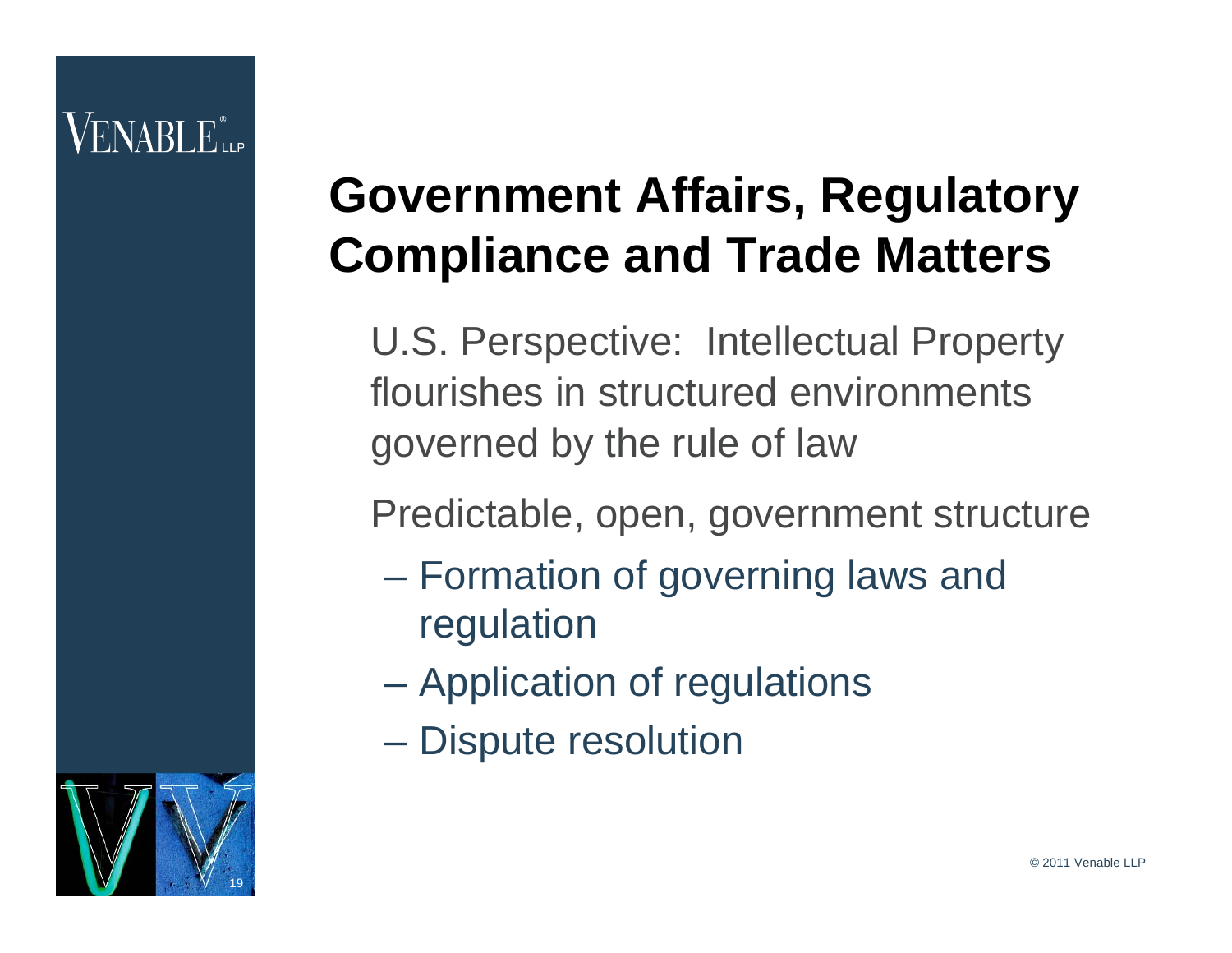#### VENABLE"

#### **Government Affairs & IP**

- Laws are established by U.S. Congress with Presidential approval.
	- Open process
- Includes: Patent, tariff and tax laws Regulations *promulgated* by PTO, with public notice and comment.

Regulations *administered* by PTO, with ability to challenge in independent judiciary, request Congress to amend.

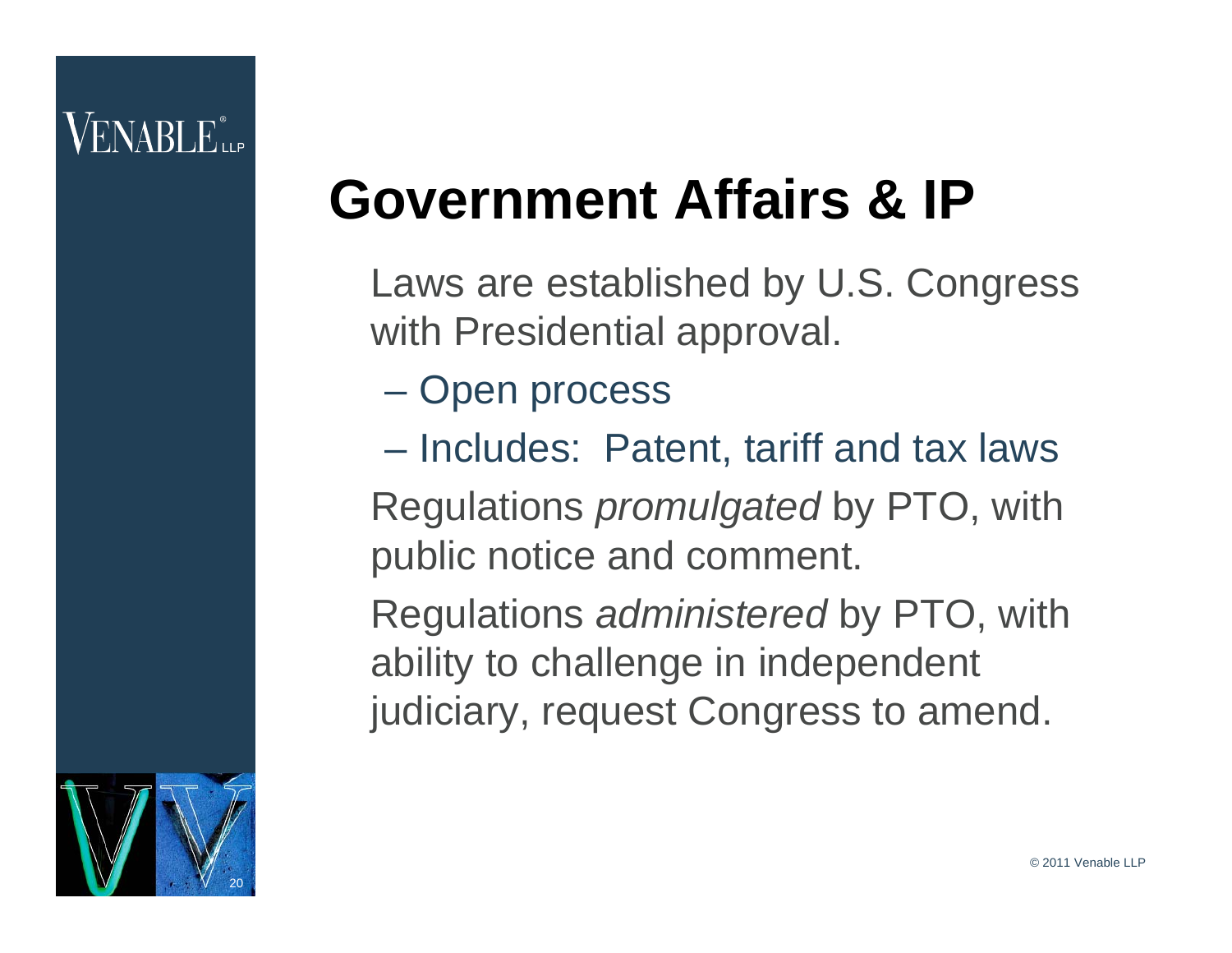## **IP Regulatory Compliance**

Regulations applicable to IP are found in a number of federal agencies:

- Patent and Trademark Office grants rights to ownership
- Federal Trade and Federal Communication Commissions police the fair use of property ownership.
- Open process, all parties able to participate

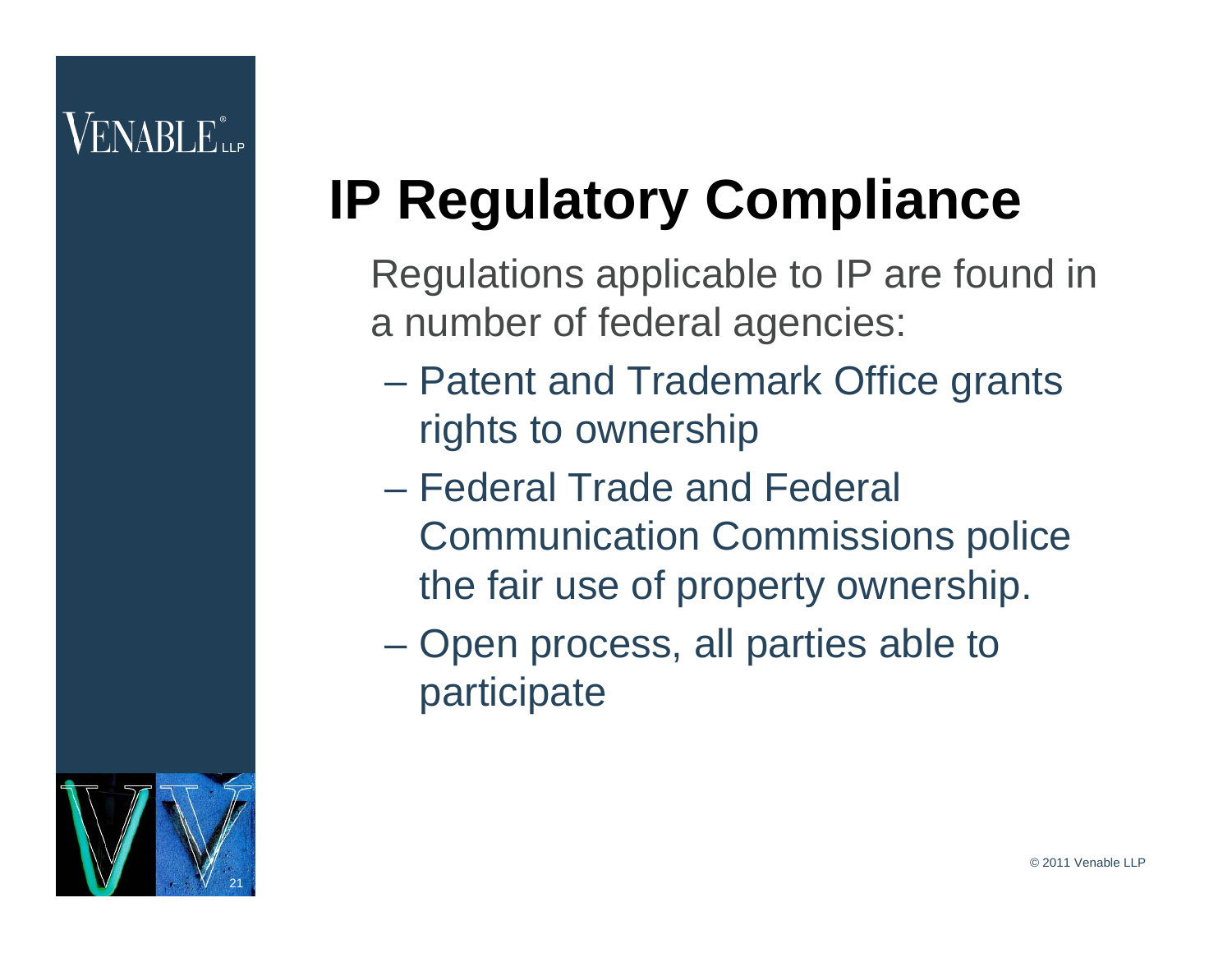#### VENABLE"...

## **Trade Regulation & IP**

**Tariff treatment** – Customs and Border Patrol, Department of Homeland Security

**Tax treatment** – Internal Revenue Service, U.S. Treasury **In-bound investment** – Committee on Foreign Investment in the U.S., Treasury

**Export** – Bureau of Industry and Security, Commerce Department & Directorate of Defense Trade Controls, State **Department** 

**Treaties –** Bi- and multi-lateral

**Exchange Controls**

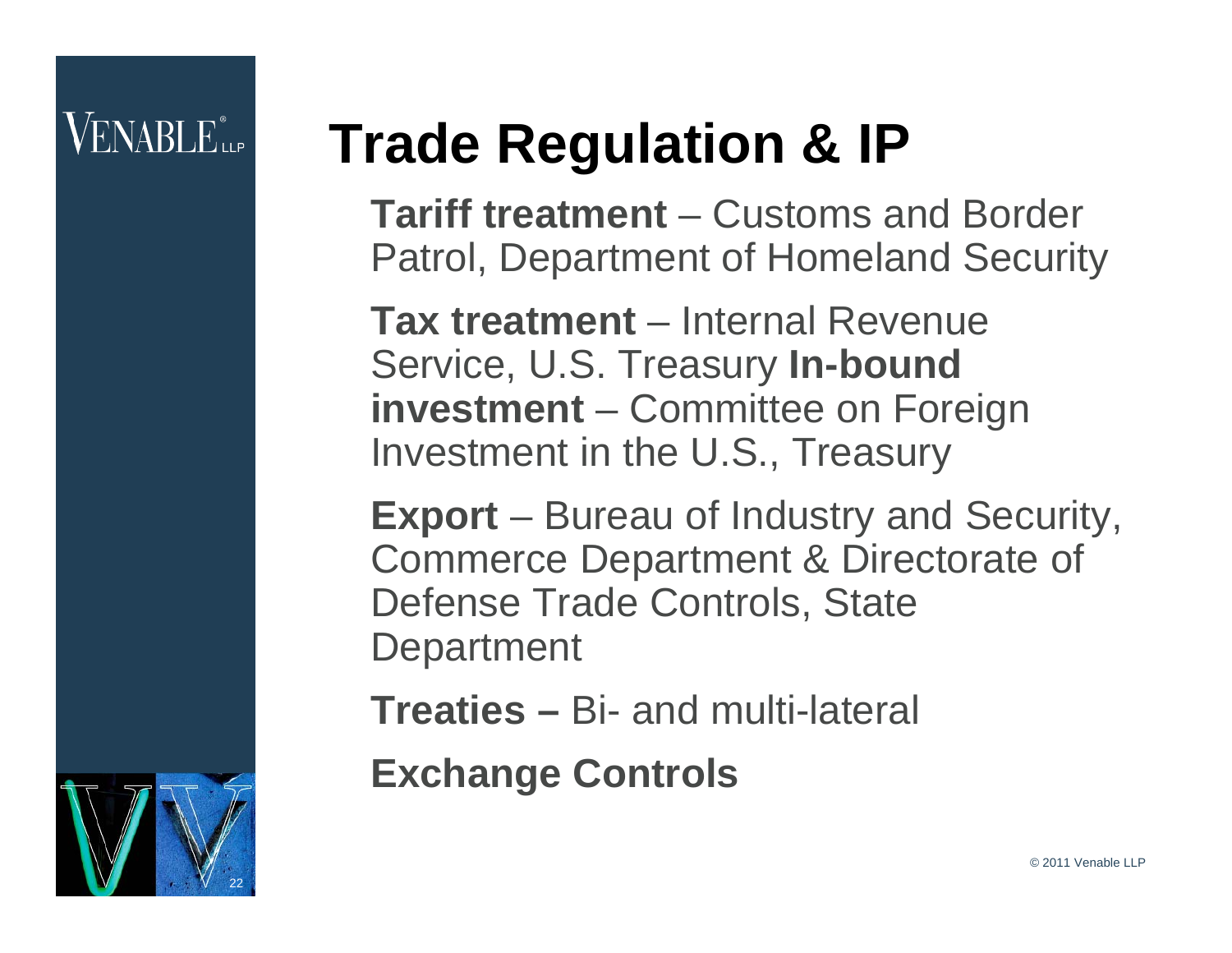

## Corporate Issues

- □ Choice of entity
- Finance
- Governance
- □ Ownership

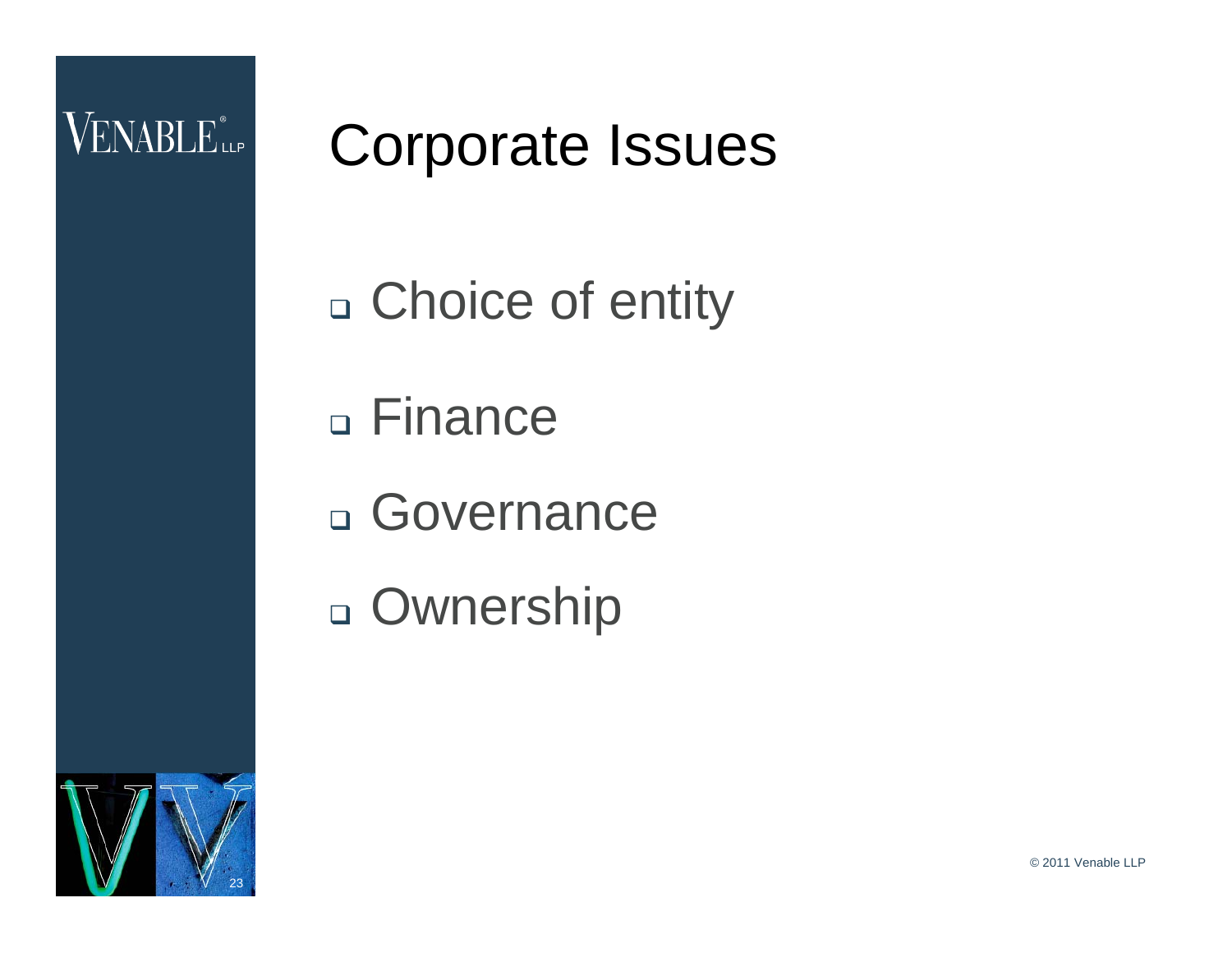#### **VENABLE** LLP

## Choice of entity

□ Sole Proprietorships □ Corporations □ Tax Considerations □ Partnership Entities Partnerships LLCs

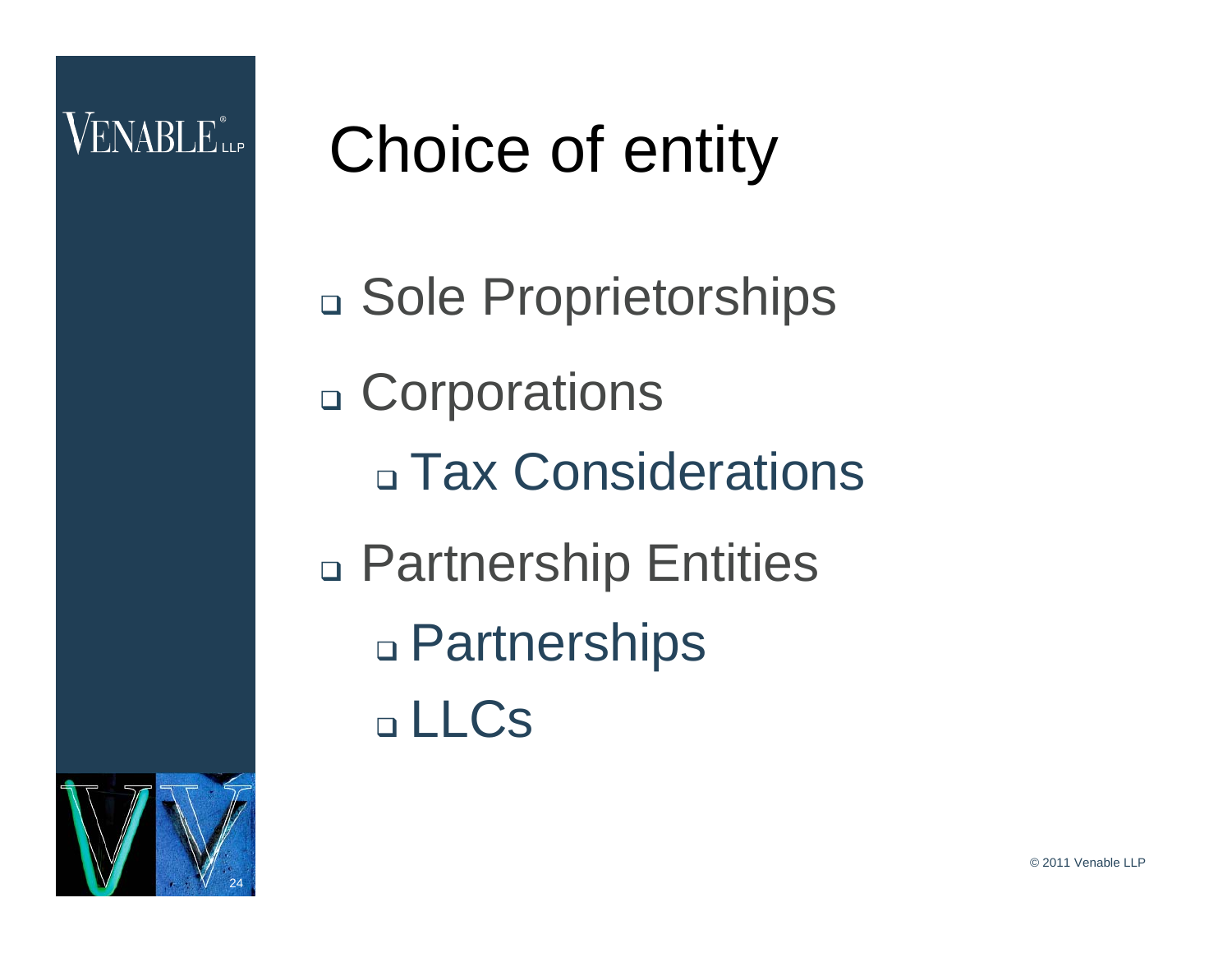#### Finance

Debt

- □ Equity
- Types of Investors □ Friends and Family □ Institutions Investors

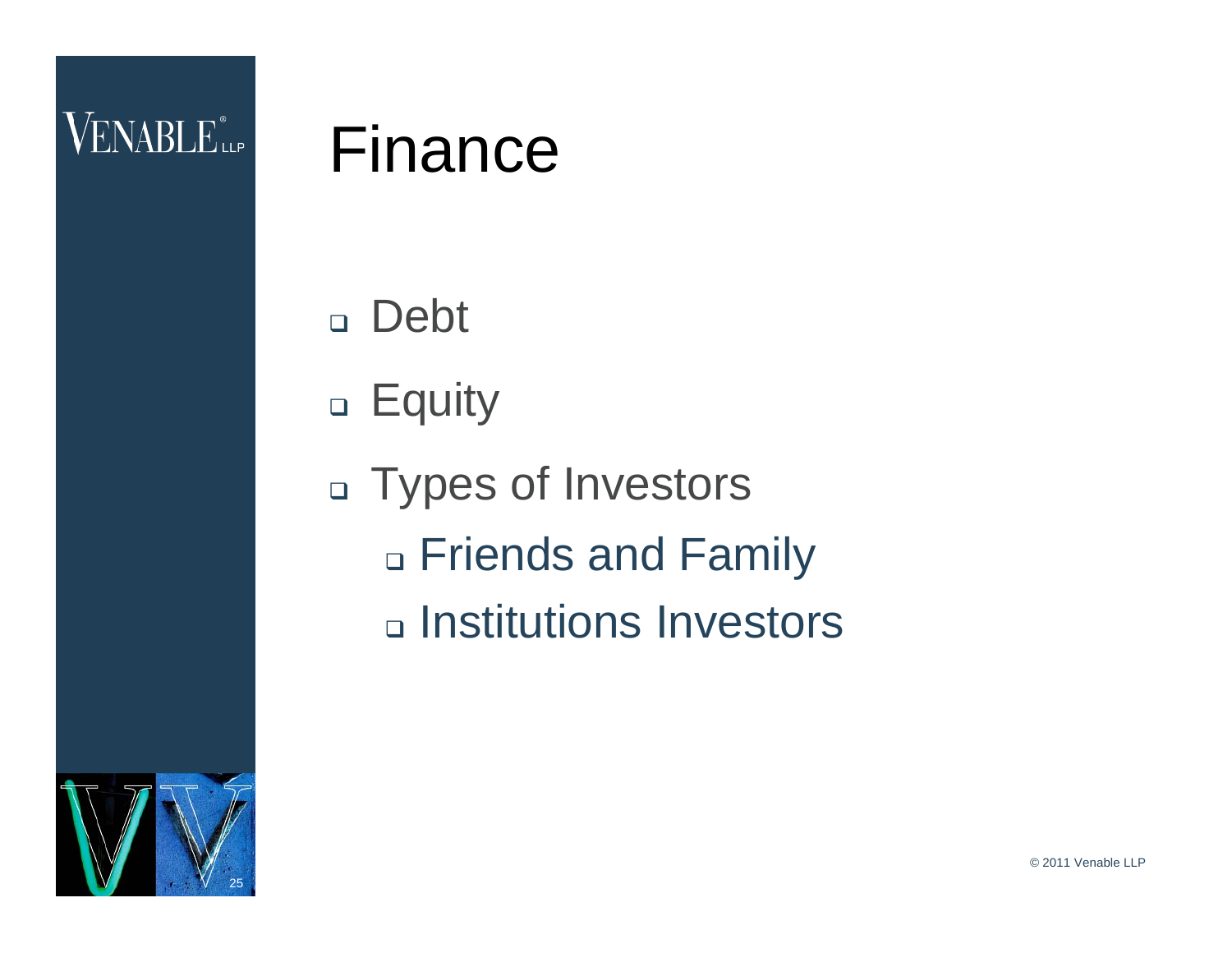#### **VENABLE** LLP

#### Governance

- Controlled by organizational documents
- Often involves board elected by owners
- □ May have blocking rights to protect the interests of minority holders

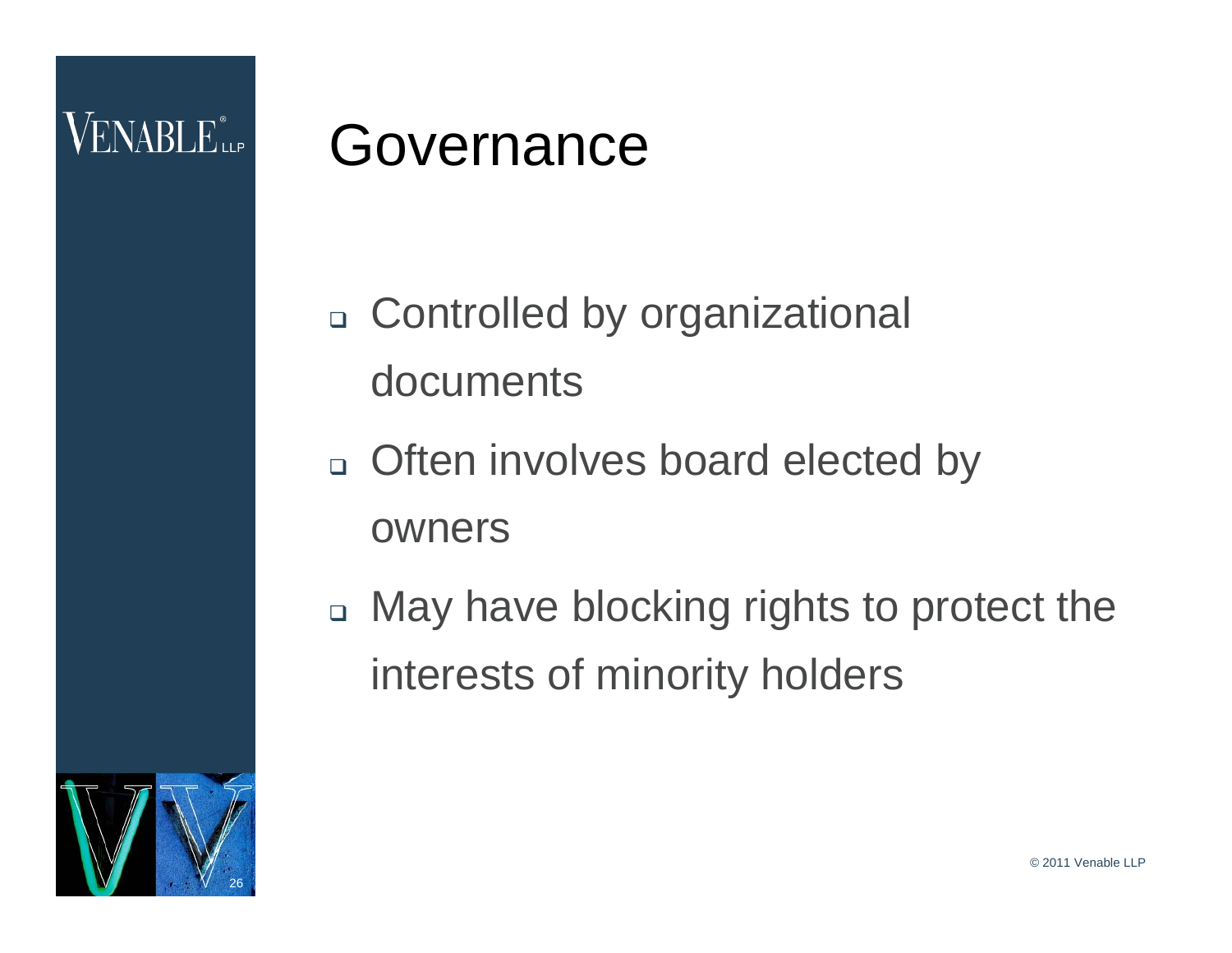## **Ownership**

- □ Must ensure ownership of assets by the proper vehicle
- □ Important to think of entity as a distinct entity from any of the owners or employees

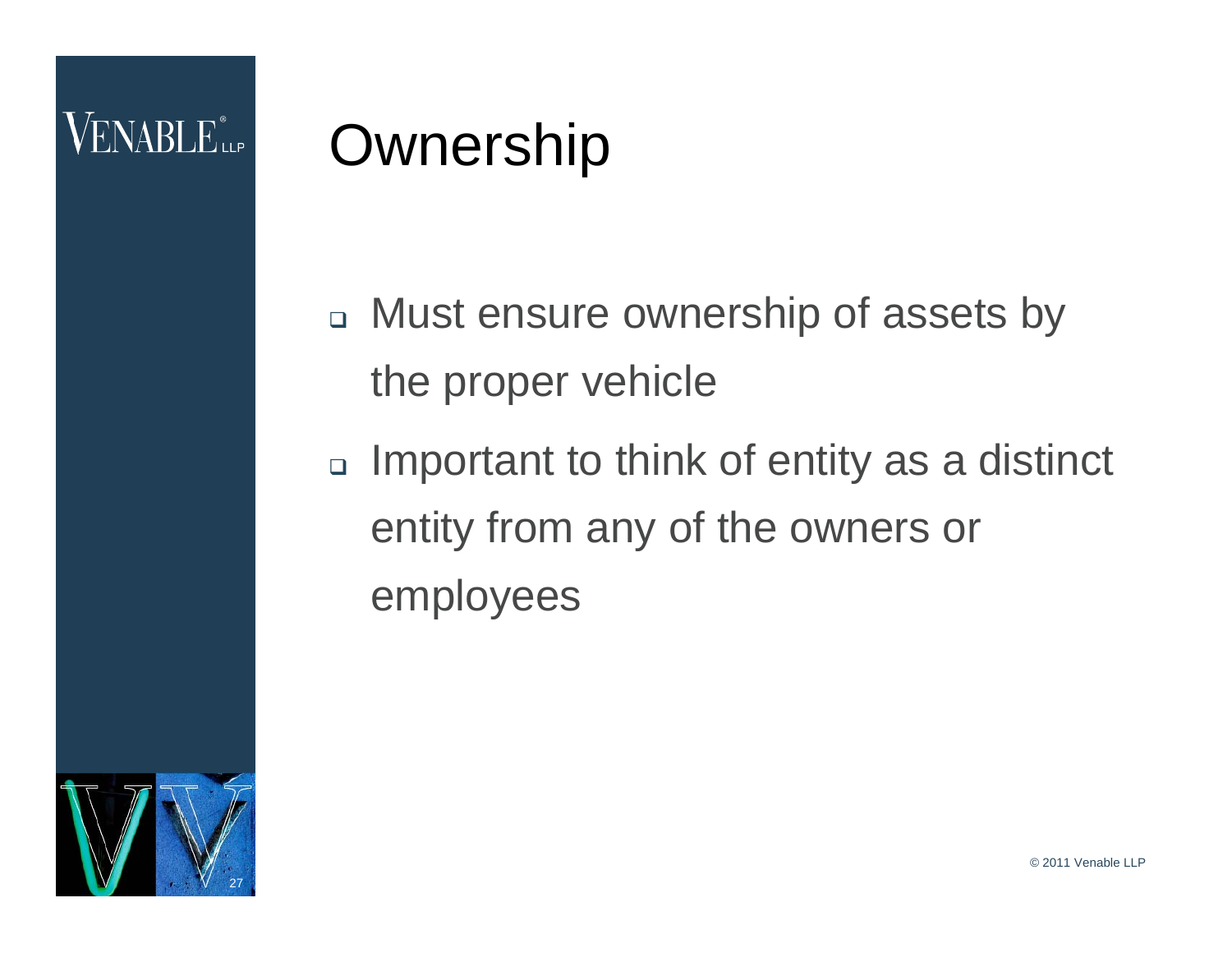

#### **Litigation & Dispute Resolution**



© 2011 Venable LLP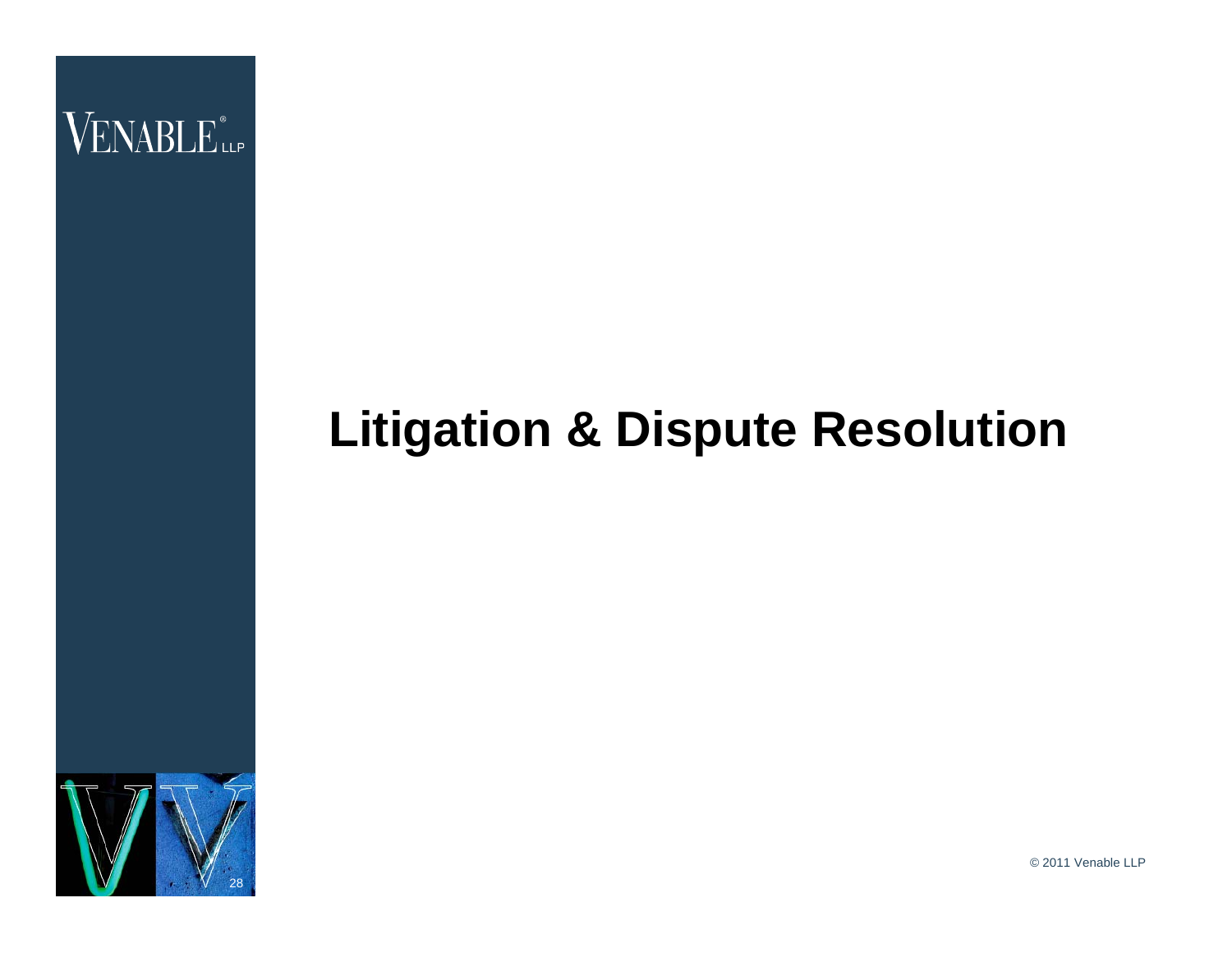#### **VENABLE** LLP

#### The Process of Patent Litigation

- Cease and desist letter
- **Complaint**
- Preliminary Motions practice
- Answer
- **Discovery** 
	- Depositions
- Document Production
- Interrogatories
- –Inspections
- Markman hearing
- **Experts**
- Summary Judgment Motions Practice
- **Trial**
- Post Trial
- Appeal

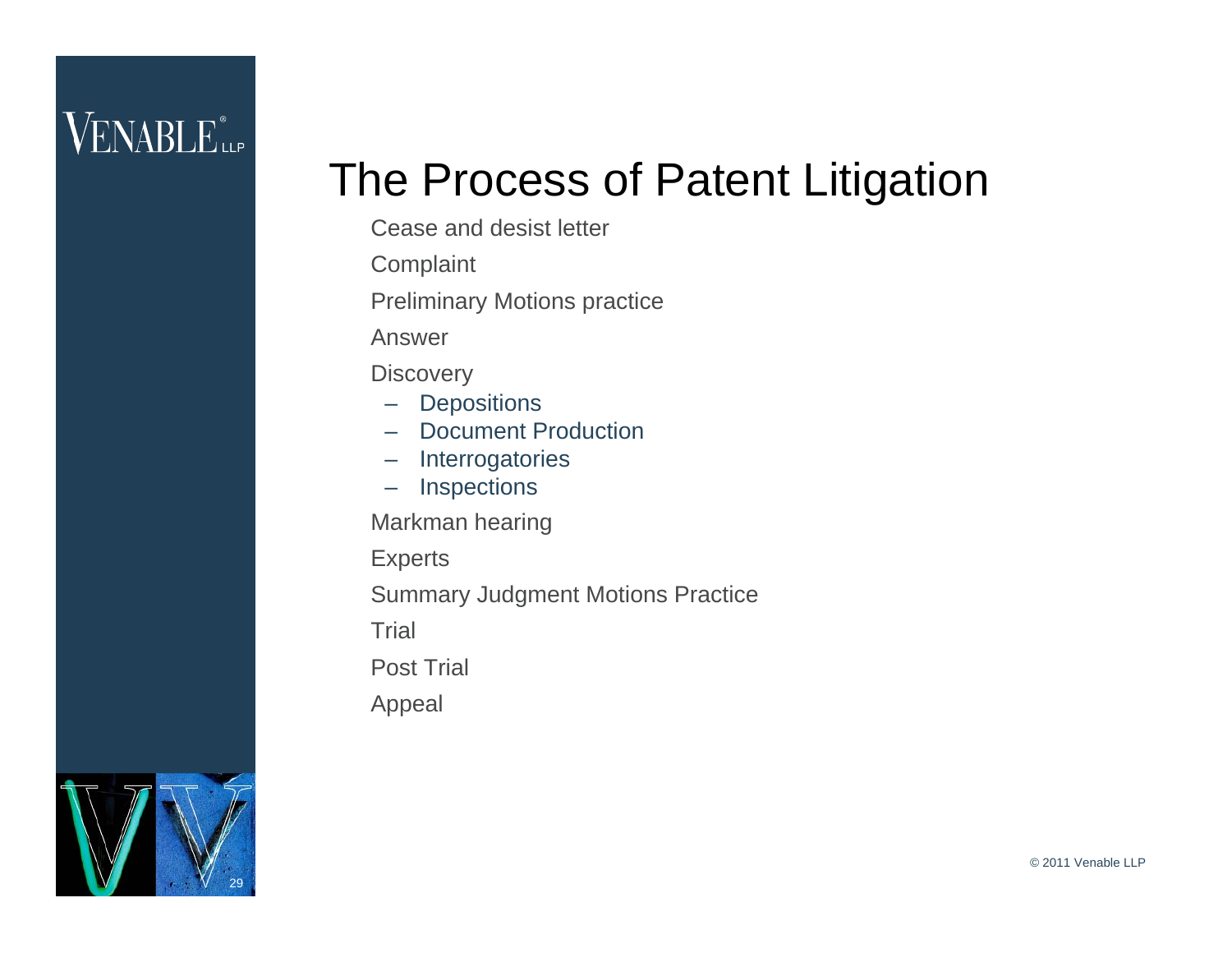#### **VENABLE** LLP

#### Skills Needed

**Organization** 

Understanding of the industry

The ability to prioritize

- Claims construction
- Understanding of damages
- Tell a story

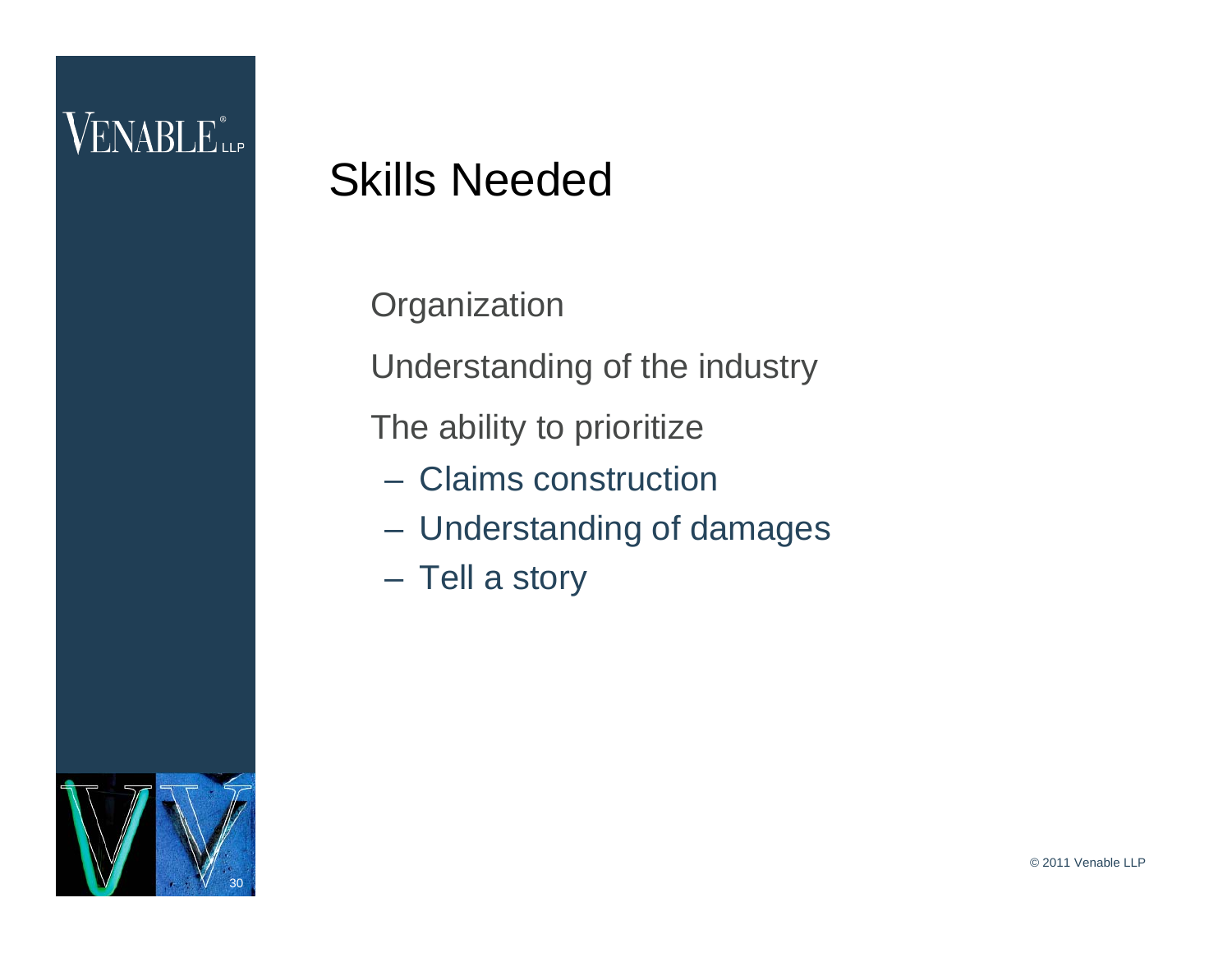#### VENABLE<sup>®</sup>LLP

#### How to Resolve Patent Issues

License Early mediation Arbitration **Litigation** 



© 2011 Venable LLP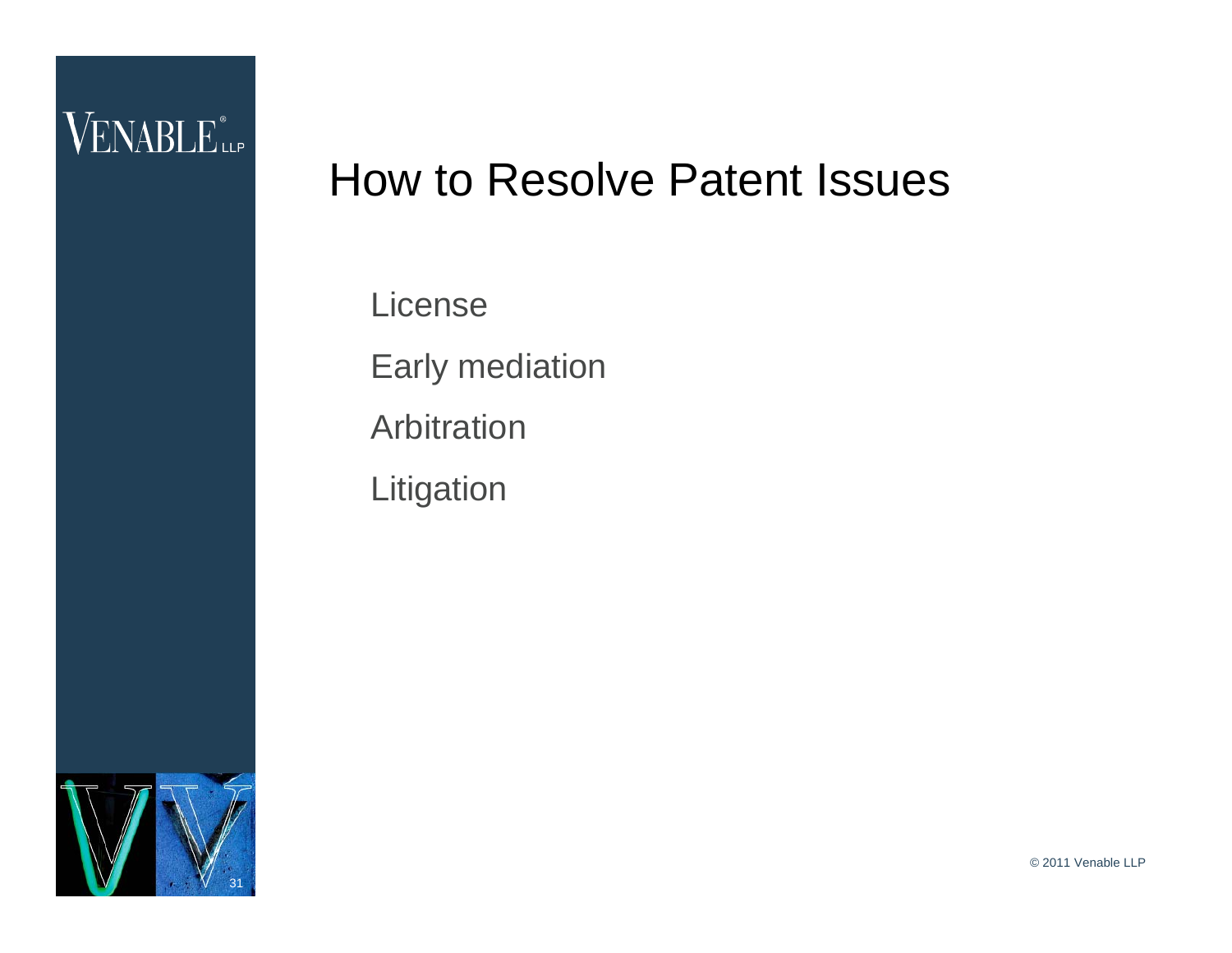#### **VENABLE** LLP

#### Difficulties of Patent Litigation in the United States

**Discovery** 

Bad patents

Patent trolls

"American Rule"

 Each party must pay its own attorney's fees except for limited circumstances.

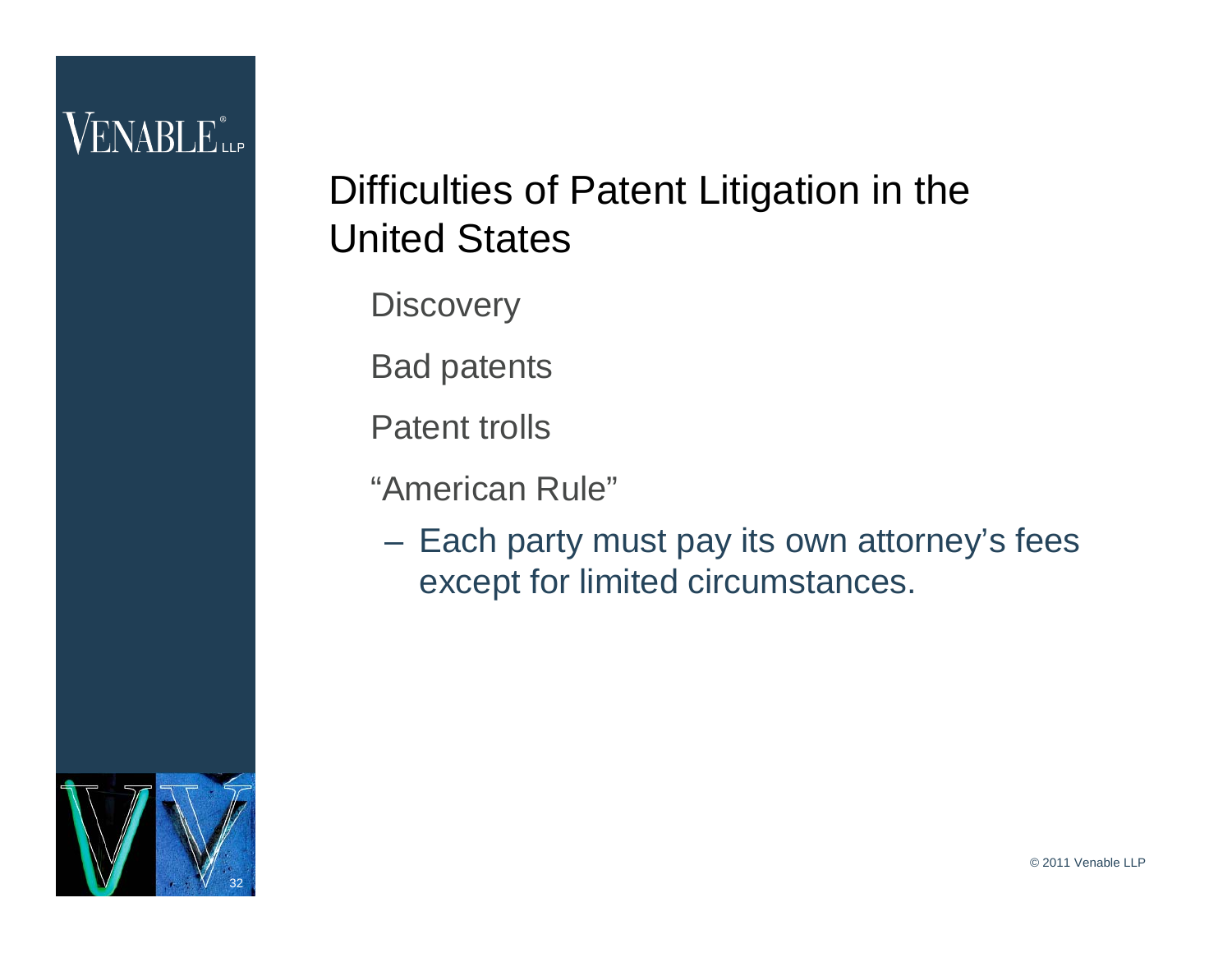#### VENABLE"...

#### **Conclusion**

- An Intellectual Property Regime that will attract investment has certain attributes:
	- **Transparency**
	- Rational laws and regulations
	- Balanced and enforceable business codes
	- Access to capital at free market rates
- Trustworthy dispute resolution Questions?

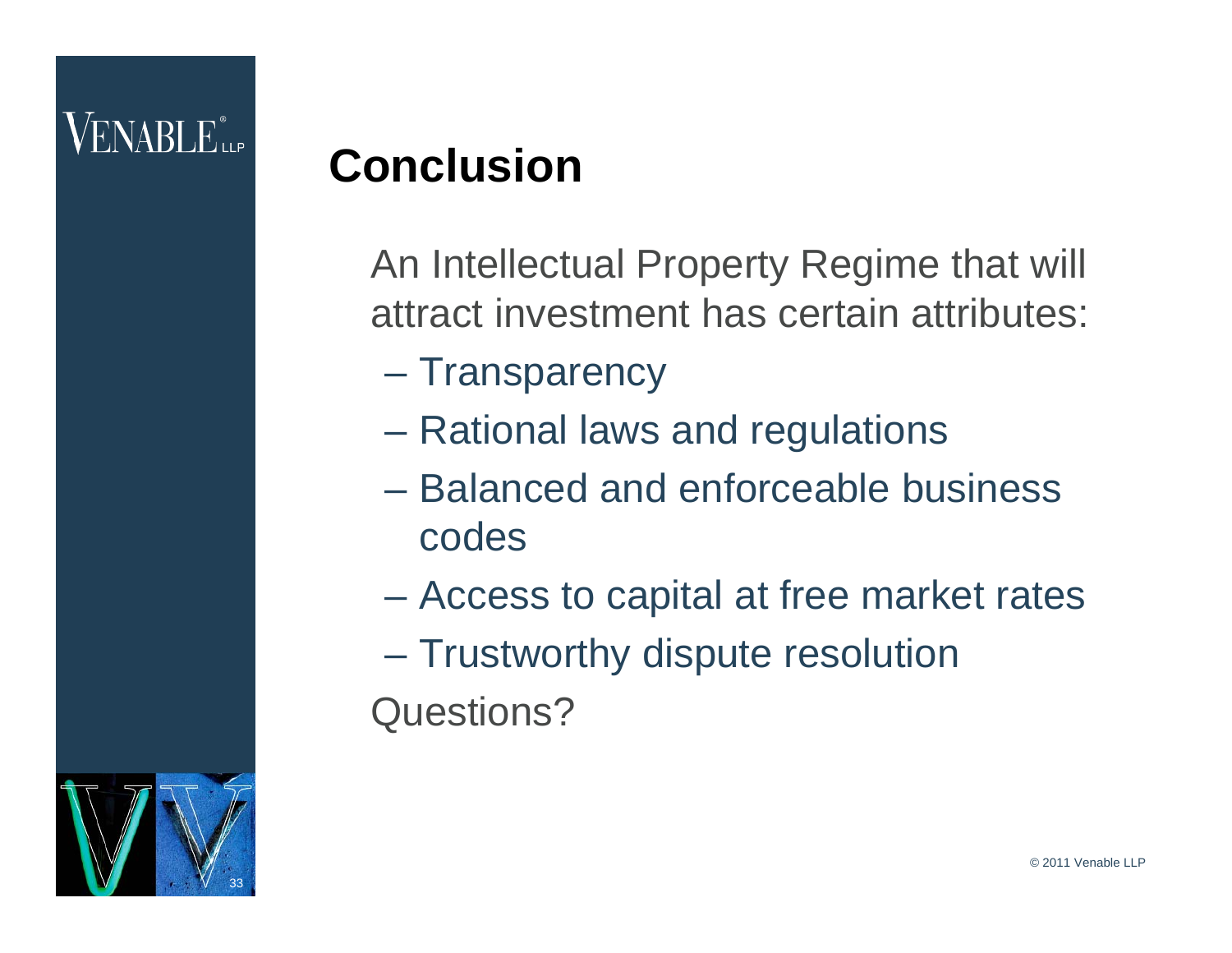#### The Role of IP Professors

- $\Box$  Engage the Society
	- $\triangleright$  Introducing Intellectual Property and how it effects people's life
	- $\triangleright$  Promoting the benefits of an appropriate IP system
		- $\blacksquare$ incentivize and advance technology and creativity
		- $\blacksquare$  build reliable business relationships and attract investment
		- $\blacksquare$ foster industry, jobs and strong economies
	- $\triangleright$  Bridging the divide between the IP system of the west and those of developing countries
	- ¾ Helping establish a system that fits Iraq's society and economic needs and realities

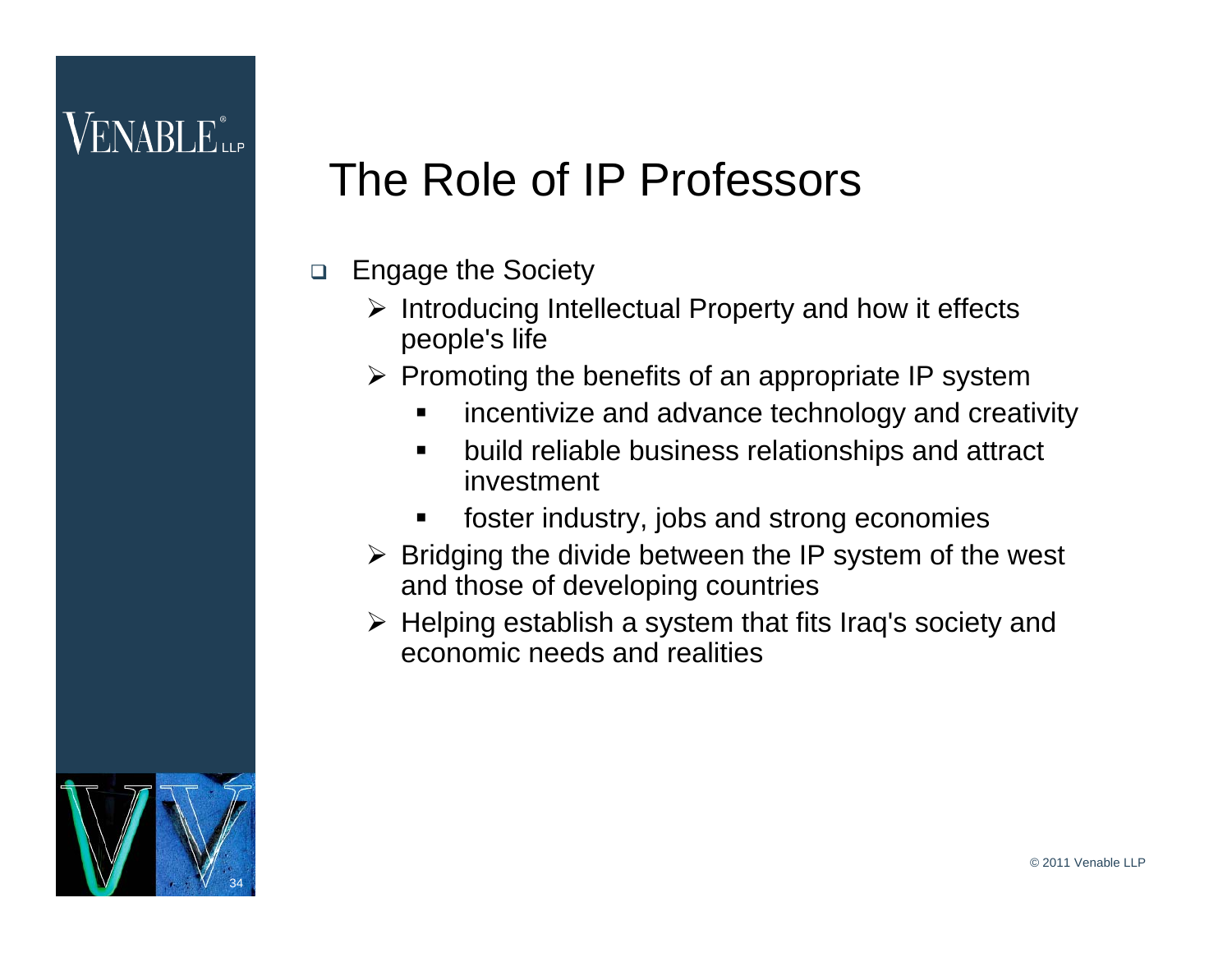#### The Role of IP Professors

- $\Box$  Engage and bridge together the Legal Community
	- $\triangleright$  Legal Framers executive, legislature and courts
	- $\triangleright$  Practitioners attorneys and agents, and legal associations
	- $\triangleright$  Business Community corporations, professional associations, special interest groups
	- $\triangleright$  Ordinary People the consumers and the citizen special interest groups
- $\Box$ Engage the International Community

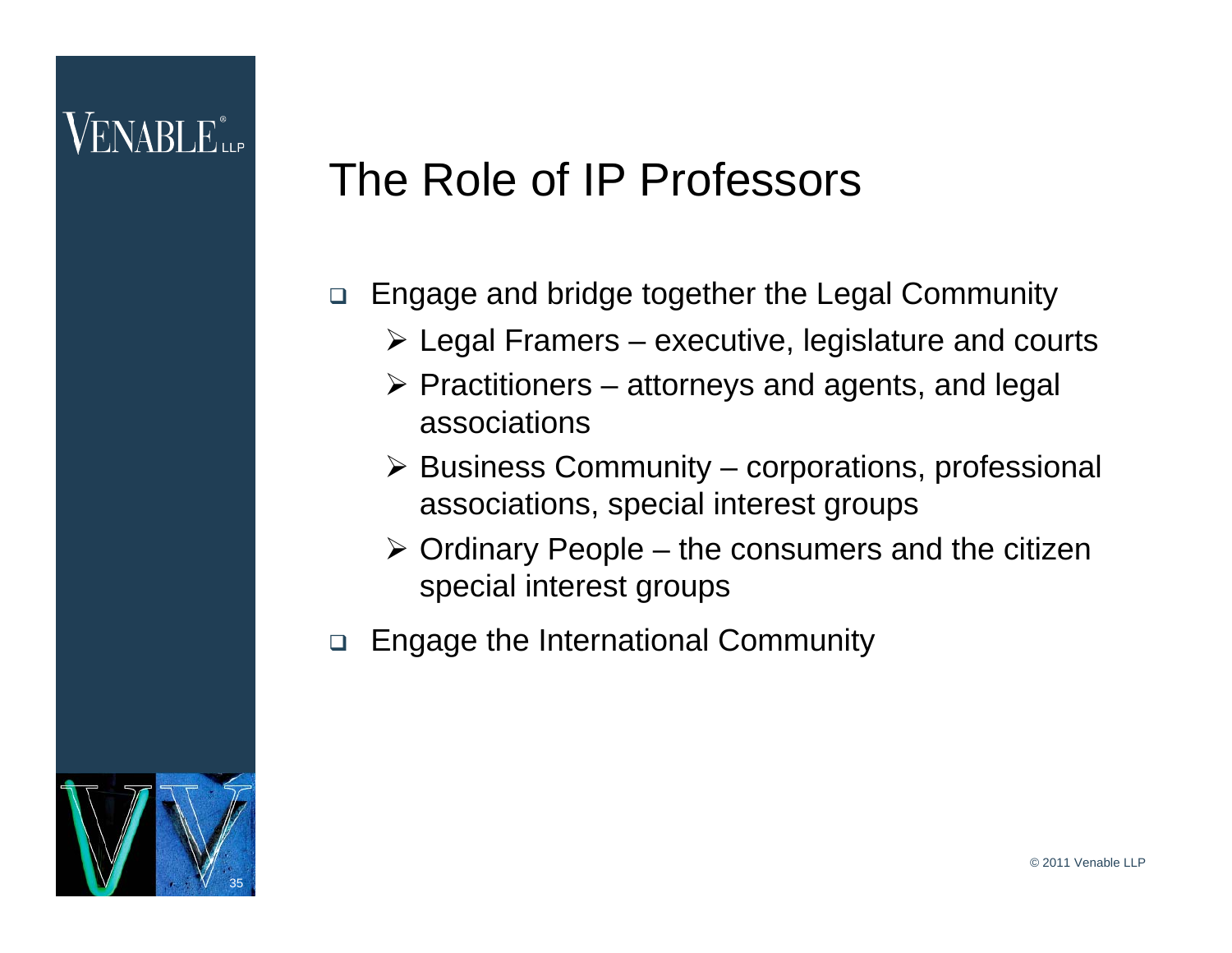#### VENABLE...

#### The Role of IP Professors

- $\Box$  Establishing and Maintaining the System
	- $\triangleright$  In the Class Room
		- $\blacksquare$  Simulated real-life scenarios, such as the negotiation case study
	- ¾ In the School
		- П Pro Bono clinics to help those in need
	- $\triangleright$  Bar associations, blogging, publications, etc.
		- П analyzing the laws, rules and court decisions
		- $\blacksquare$ framing and driving the debate
		- п informing the community
	- $\triangleright$  Collaborating with the International Community